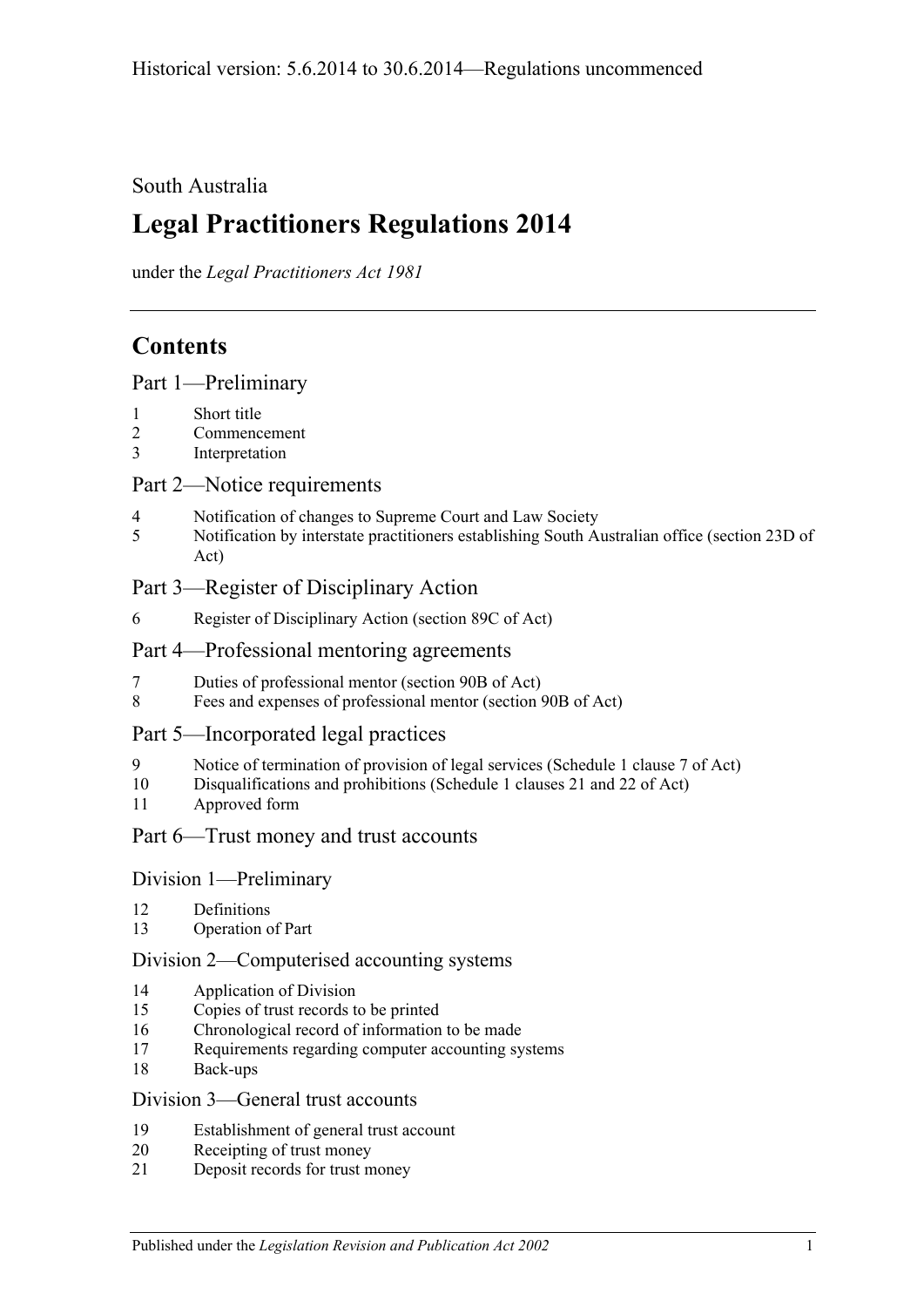- [Direction for non-deposit of trust money in general trust account \(Schedule](#page-11-0) 2 clause 12 of [Act\)](#page-11-0)
- [Written record to be kept of verbal direction to disburse trust money](#page-11-1)
- [Payment by cheque](#page-11-2)
- [Payment by electronic funds transfer](#page-12-0)
- [Recording transactions in trust account cash books](#page-14-0)
- [Trust account receipts cash book](#page-14-1)
- [Trust account payments cash book](#page-14-2)
- [Recording transactions in trust ledger accounts](#page-15-0)
- [Journal transfers](#page-16-0)
- [Reconciliation of trust records](#page-17-0)
- [Trust ledger account in name of law practice or legal practitioner associate](#page-18-0)
- [Notification requirements regarding general trust accounts](#page-18-1)

## Division [4—Controlled money](#page-19-0)

- [Maintenance of controlled money accounts \(Schedule](#page-19-1) 2 clause 15 of Act)
- [Receipt of controlled money](#page-19-2)
- [Deposit of controlled money \(Schedule](#page-20-0) 2 clause 15 of Act)
- [Withdrawal of controlled money must be authorised](#page-20-1)
- [Register of controlled money](#page-21-0)

Division [5—Transit money](#page-22-0)

[Information to be recorded about transit money \(Schedule](#page-22-1) 2 clause 17 of Act)

## Division [6—Trust money generally](#page-23-0)

- [Trust account statements](#page-23-1)
- [Trust account statements for sophisticated clients](#page-23-2)
- [Register of investments](#page-24-0)<br>43 Trust money subject to s
- [Trust money subject to specific powers \(Schedule 2 clause 18 of Act\)](#page-24-1)
- [Register of powers and estates in relation to trust money](#page-25-0)<br>45 Withdrawing trust money for legal costs (Schedule 2 clar
- [Withdrawing trust money for legal costs \(Schedule](#page-25-1) 2 clause 22 of Act)
- [Keeping of trust records \(Schedule](#page-26-0) 2 clause 25 of Act)
- Keeping other [records and information](#page-26-1)
- [Statements regarding receipt or holding of trust money](#page-26-2)

## Division [7—External examinations](#page-27-0)

- [Appointment of external examiner \(Schedule](#page-27-1) 2 clause 34 of Act)
- [No requirement for external examinations for transit money](#page-28-0)
- [Carrying out examination \(Schedule](#page-28-1) 2 clause 38 of Act)
- [External examiner's report \(Schedule](#page-29-0) 2 clause 39 of Act)
- [Conditions on approval of ADIs \(Schedule](#page-30-0) 2 clause 41 of Act)
- [Information to be provided to Society \(Schedule](#page-30-1) 2 clause 48 of Act)

## Division [8—Miscellaneous](#page-30-2)

- [Law practice closing down, closing office or ceasing to receive or hold trust money](#page-30-3)
- [Exemptions](#page-31-0)
- [Transitional provision—retention of accounts and records kept under revoked regulations](#page-31-1)

## Part [7—Costs disclosure and assessment](#page-32-0)

- [Substantial connection with this State \(Schedule](#page-32-1) 3 of Act)
- [Disclosure of costs to clients—form \(Schedule](#page-32-2) 3 clause 10 of Act)
- [Exceptions to requirement for disclosure \(Schedule](#page-32-3) 3 clause 13 of Act)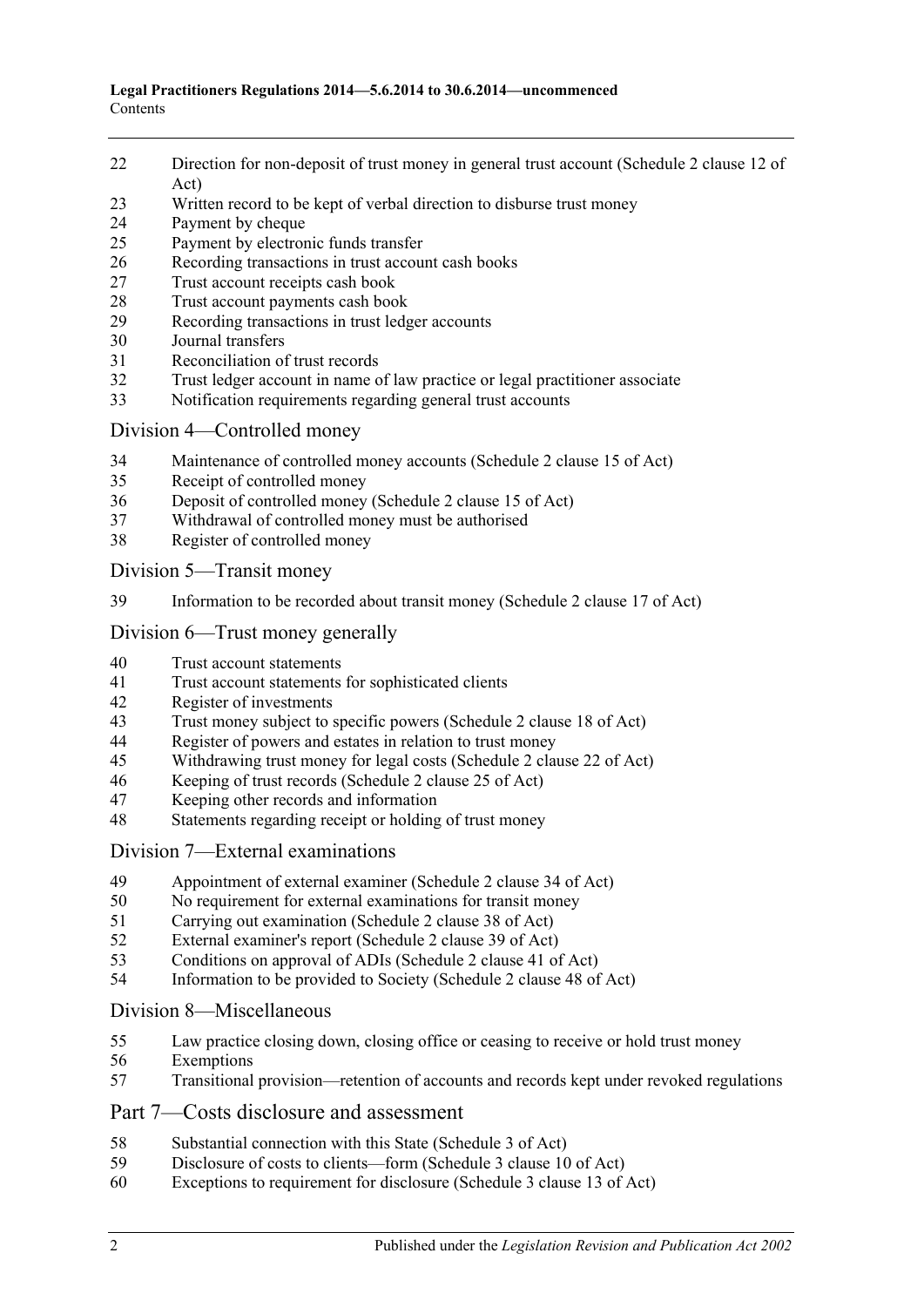- 61 [Interest on unpaid legal costs \(Schedule](#page-32-4) 3 clause 23 of Act)
- 62 [Costs agreement with associated third party payer \(Schedule](#page-33-0) 3 clause 24)
- 63 [Notification of client's rights—form \(Schedule](#page-33-1) 3 clause 33 of Act)

#### Part [8—Miscellaneous](#page-33-2)

- 64 [Fees](#page-33-3)
- 65 [Miscellaneous prescribed matters under Act](#page-33-4)
- 66 [Oath of public notary](#page-33-5)
- 67 [Obligation to provide information to Supreme Court](#page-34-0)
- 68 [Offences](#page-34-1)
- 69 [General defence](#page-34-2)

## Part 9—Transitional provisions—*[Legal Practitioners \(Miscellaneous\)](#page-35-0)  [Amendment Act](#page-35-0) 2013*

- 70 [Operation of amendment \(requirement of incorporated legal practice to give notice\)](#page-35-1)
- 71 [Reporting obligations for 2013/2014 financial year](#page-35-2)

Schedule [1—Forms](#page-35-3)

[Schedule](#page-36-0) 2—Fees

Schedule 3—Revocation of *[Legal Practitioners Regulations](#page-36-1) 2009*

[Legislative history](#page-37-0)

# <span id="page-2-0"></span>**Part 1—Preliminary**

## <span id="page-2-1"></span>**1—Short title**

These regulations may be cited as the *Legal Practitioners Regulations 2014*.

#### <span id="page-2-2"></span>**2—Commencement**

These regulations will come into operation on 1 July 2014.

#### <span id="page-2-3"></span>**3—Interpretation**

In these regulations—

*Act* means the *[Legal Practitioners Act](http://www.legislation.sa.gov.au/index.aspx?action=legref&type=act&legtitle=Legal%20Practitioners%20Act%201981) 1981*.

## <span id="page-2-4"></span>**Part 2—Notice requirements**

## <span id="page-2-8"></span><span id="page-2-5"></span>**4—Notification of changes to Supreme Court and Law Society**

- <span id="page-2-7"></span><span id="page-2-6"></span>(1) Subject to [subregulation](#page-3-1) (2), a law practice must, within 1 month, give the Supreme Court and the Society notice in writing containing details of any of the following events:
	- (a) establishment of a new place of business by the law practice;
	- (b) closure of a place of business of the law practice;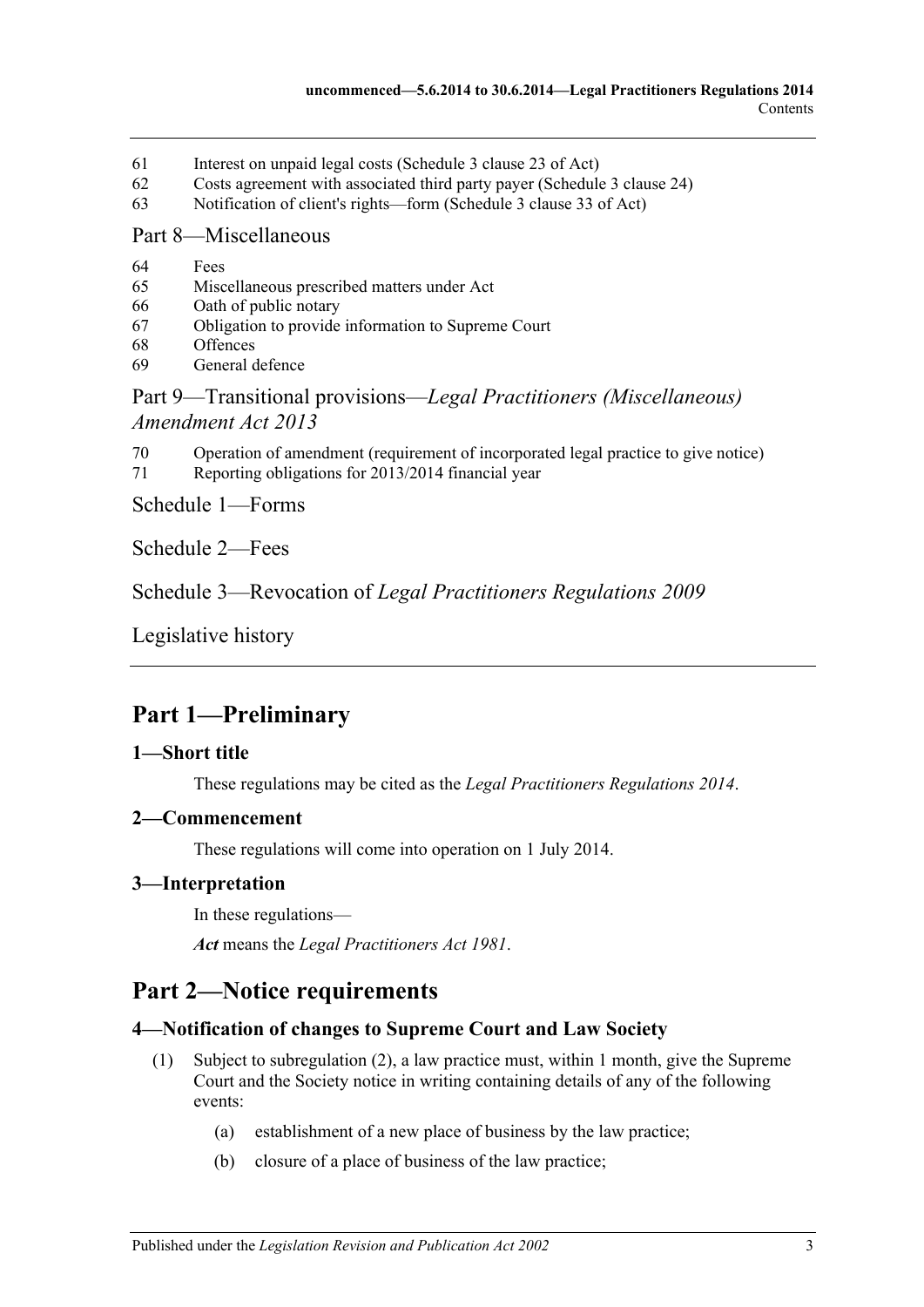- (c) amalgamation of the law practice with another law practice.
- <span id="page-3-1"></span>(2) A law practice that is required to give the Society written notice in accordance with [regulation](#page-5-1) 9 or [regulation](#page-30-4) 55(1) is not required to give notice under [subregulation](#page-2-6)  $(1)(a)$  or  $(b)$ .
- <span id="page-3-3"></span><span id="page-3-2"></span>(3) A legal practitioner must, within 1 month, give the Supreme Court and the Society notice in writing containing details of any of the following events:
	- (a) commencement or recommencement of practice on the part of the practitioner;
	- (b) cessation of practice by the practitioner;
	- (c) entry by the practitioner into partnership with another practitioner;
	- (d) if the practitioner practises in partnership—dissolution of the partnership or the death or retirement of a member of the partnership or addition of a new member.
- (4) For the purposes of [subregulation](#page-3-2) (3)(b), a reference to ceasing to practise includes a reference to ceasing to practise in a way that entitles the practitioner to receive trust money or will involve the receipt of trust money.
- <span id="page-3-4"></span>(5) The legal representative of a practitioner who dies while engaged in practice on his or her own behalf and not in partnership with another practitioner must, within 1 month after the death or 14 days after the grant of probate or letters of administration (whichever is the later), notify the Supreme Court and the Society of the death.
- (6) If the function of receiving notices under [subregulation](#page-2-8)  $(1)$ ,  $(3)$  or  $(5)$  is assigned to the Society under section 52A of the Act, the subregulation is to be taken to require that the notices be given only to the Society.

#### **Note—**

The functions of the Supreme Court unde[r subregulations](#page-2-8) (1), [\(3\)](#page-3-3) and [\(5\)](#page-3-4) are assigned by the Court, by rules of court, to the Law Society (see section 52A of the Act and the *Supreme Court Admission Rules 1999*).

## <span id="page-3-0"></span>**5—Notification by interstate practitioners establishing South Australian office (section 23D of Act)**

- (1) For the purposes of section  $23D(1)$  of the Act, an interstate legal practitioner who establishes an office in this State must give the notice required under that section within 28 days after establishing the office.
- (2) For the purposes of section 23D(2) of the Act, the notice must contain the following particulars:
	- (a) the practitioner's full name and date of birth;
	- (b) each jurisdiction in which the practitioner currently holds an interstate practising certificate;
	- (c) what conditions or limitations (if any) are imposed on an interstate practising certificate held by the practitioner;
	- (d) the address of the practitioner's place of business in this State;
	- (e) the practitioner's current residential and other business addresses;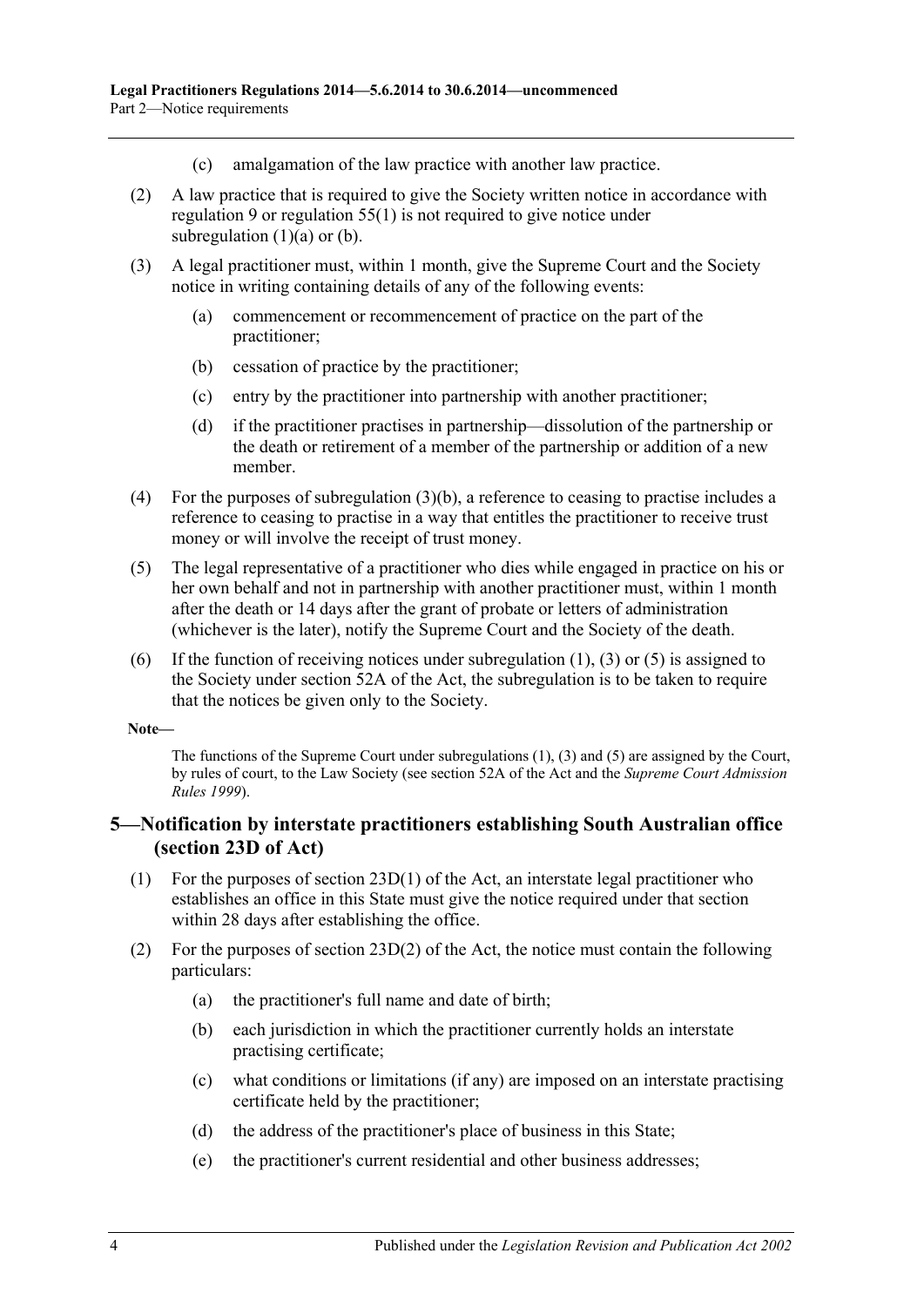- (f) whether the practitioner will practise in this State as a member of a partnership, as an employee, or as a legal practitioner director, and, if so, the name and business addresses of the firm, employer or incorporated legal practice of which the practitioner is a member, employee or director;
- (g) whether the practitioner will operate a trust account in this State.

# <span id="page-4-0"></span>**Part 3—Register of Disciplinary Action**

## <span id="page-4-1"></span>**6—Register of Disciplinary Action (section 89C of Act)**

For the purposes of section 89C(3)(e) of the Act, particulars of the date and jurisdiction of the person's first and each later admission to the legal profession are prescribed as particulars to be included in the Register of Disciplinary Action.

## <span id="page-4-2"></span>**Part 4—Professional mentoring agreements**

## <span id="page-4-3"></span>**7—Duties of professional mentor (section 90B of Act)**

- (1) A professional mentor appointed under section 90B of the Act has the following duties:
	- (a) to act in good faith;
	- (b) to maintain confidentiality in his or her dealings with the practitioner, and in particular to maintain confidentiality in respect of the practitioner's practice and the practitioner's dealings with the profession at large;
	- (c) to respect the relationships between the legal practitioner and his or her staff, professional colleagues and clients;
	- (d) to meet with the practitioner as required under the professional mentoring agreement.
- (2) For the purposes of section 90B(3)(c) of the Act, a professional mentor must report on the practitioner and the practitioner's practice as follows:
	- (a) if the professional mentor is appointed under an agreement entered into with the Commissioner—in accordance with agreements made from time to time with the Society;
	- (b) in any other case—as required by the Society.

## <span id="page-4-4"></span>**8—Fees and expenses of professional mentor (section 90B of Act)**

For the purposes of section 90B(6) of the Act—

- (a) the fees set out in the scale of costs in force under the *Supreme Court Civil Rules 2006*; and
- (b) the expenses reasonably incurred by the professional mentor in the performance of his or her duties imposed by or under the Act,

are payable to the professional mentor by the practitioner or law practice.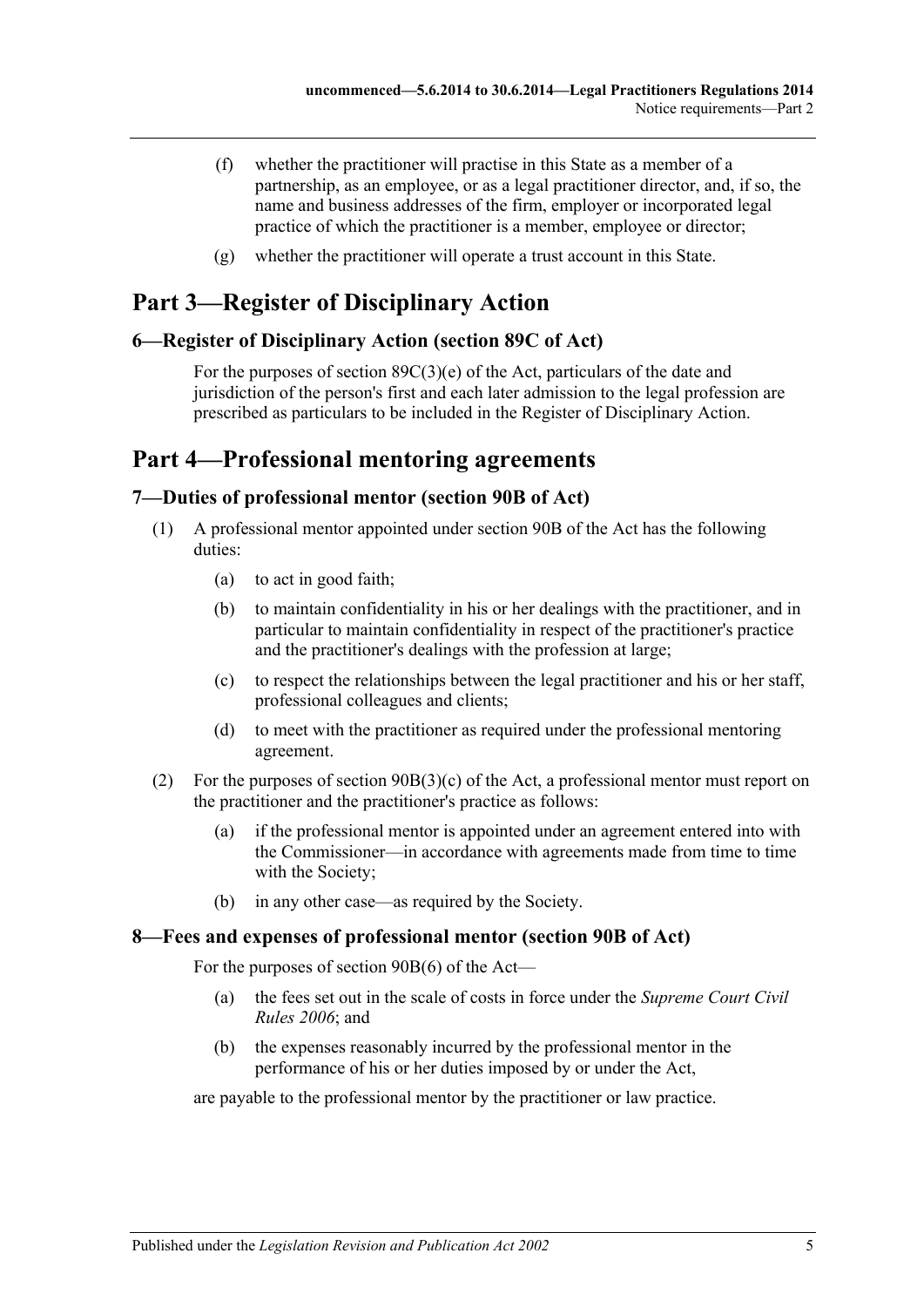# <span id="page-5-0"></span>**Part 5—Incorporated legal practices**

## <span id="page-5-1"></span>**9—Notice of termination of provision of legal services (Schedule 1 clause 7 of Act)**

For the purposes of Schedule 1 clause 7 of the Act, the prescribed period within which a corporation must give a notice under that clause is 14 days after it ceases to engage in legal practice in this jurisdiction.

## <span id="page-5-2"></span>**10—Disqualifications and prohibitions (Schedule 1 clauses 21 and 22 of Act)**

- (1) This regulation applies to—
	- (a) an order made under Schedule 1 clause 21 of the Act disqualifying a corporation from providing legal services in this jurisdiction; or
	- (b) an order made under Schedule 1 clause 22 of the Act disqualifying a person from managing a corporation that is an incorporated legal practice.
- (2) The Regulator, the Attorney-General or the Society or all of them may publicise an order in any manner the Regulator, the Attorney-General or Society thinks fit.
- <span id="page-5-3"></span>(3) The applicant for an order—
	- (a) must, as soon as practicable after the order is made, give written notice of the order to the corresponding authority of every other jurisdiction; and
	- (b) may give written notice of the order to any other regulatory authority of any jurisdiction.
- (4) The notice under [subregulation](#page-5-3) (3) for an order made under Schedule 1 clause 21 of the Act—
	- (a) must state—
		- (i) the corporation's name; and
		- (ii) the Australian Company Number (ACN) of the corporation; and
		- (iii) the office or business address of the corporation, as last known to the applicant for the order; and
		- (iv) the date of the order; and
	- (b) may contain other relevant information; and
	- (c) may be accompanied by a copy or summary of, or extract from, the order.
- (5) The notice under [subregulation](#page-5-3) (3) for an order made under Schedule 1 clause 22 of the Act—
	- (a) must state—
		- (i) the person's name; and
		- (ii) the person's address, as last known to the applicant for the order; and
		- (iii) the date of the order; and
	- (b) may contain other relevant information; and
	- (c) may be accompanied by a copy or summary of, or extract from, the order.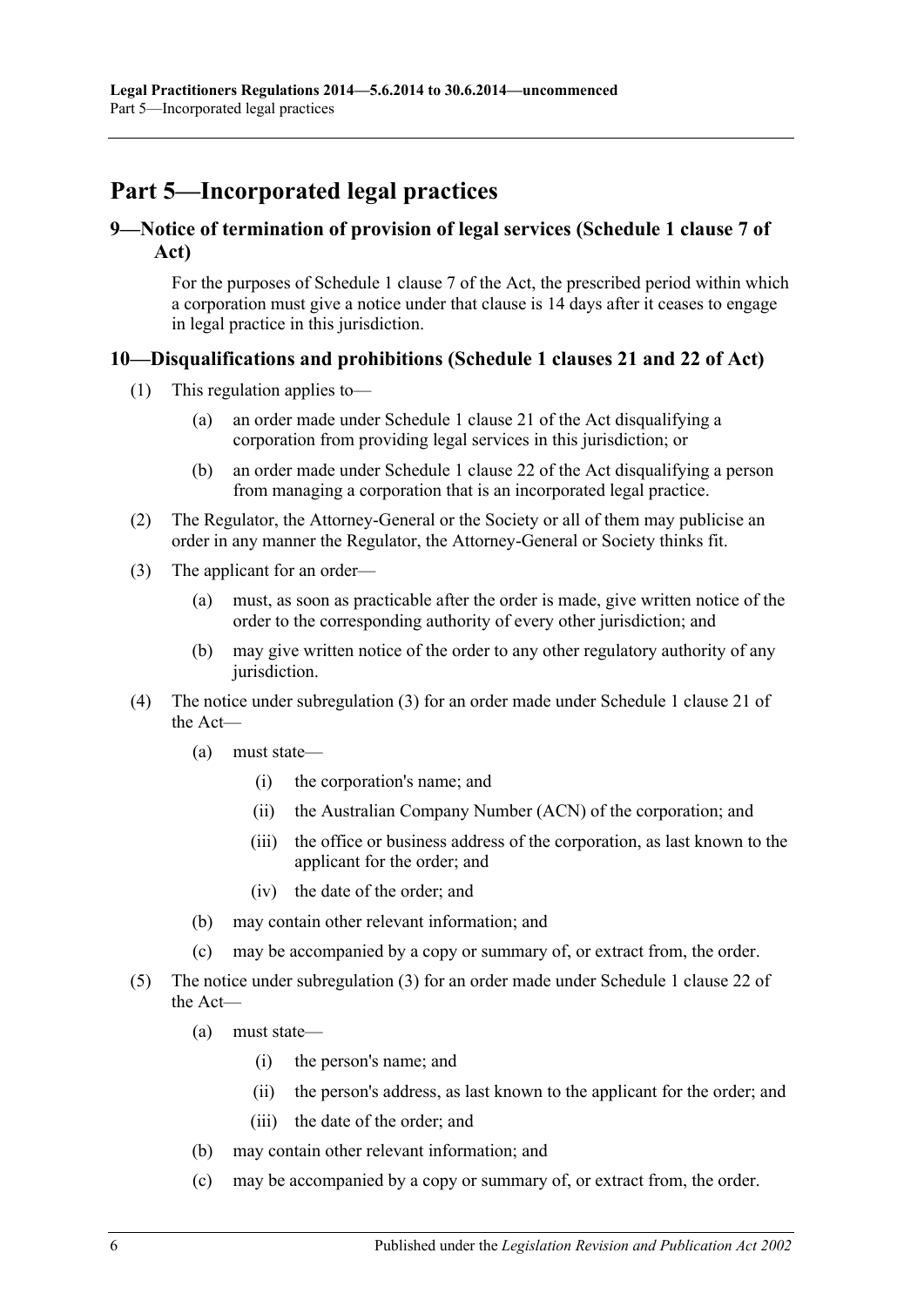- (6) No liability is incurred by a protected person in respect of anything done or omitted to be done in good faith for the purpose of this regulation.
- (7) In this regulation—

*protected person* means—

- (a) the State; or
- (b) the Regulator; or
- (c) the Society; or
- (d) a person responsible for keeping the whole or any part of a register or any similar record in or by which an order is publicised; or
- (e) an Internet service provider or Internet content host; or
- (f) a person acting at the direction of the State or of any person or body referred to in this definition.

## <span id="page-6-0"></span>**11—Approved form**

For the purposes of Schedule 1 clauses 4, 5 and 7 of the Act, an approved form is a form approved by the Supreme Court.

## <span id="page-6-1"></span>**Part 6—Trust money and trust accounts**

## <span id="page-6-2"></span>**Division 1—Preliminary**

## <span id="page-6-3"></span>**12—Definitions**

In this Part—

**BSB number** (Bank State Branch number) means the number assigned to identify a particular branch of a particular ADI;

*business day* means a day other than a Saturday, a Sunday or a public holiday;

*matter description* means a brief phrase or expression assigned by a law practice to describe a matter;

*matter reference* means a number or other reference assigned by a law practice to identify a matter;

*named month* means one of the 12 named months of the year starting with January;

*trust money* means trust money to which this Part applies, in accordance with [regulation](#page-6-4) 13.

## <span id="page-6-4"></span>**13—Operation of Part**

This Part has effect for the purposes of Schedule 2 of the Act, and accordingly applies to a law practice in respect of—

- (a) trust money received by the practice in this jurisdiction, unless the practice has an office in 1 or more other jurisdictions but not in this jurisdiction; and
- (b) trust money received by the practice in another jurisdiction, if the practice has an office in this jurisdiction but in no other jurisdiction; and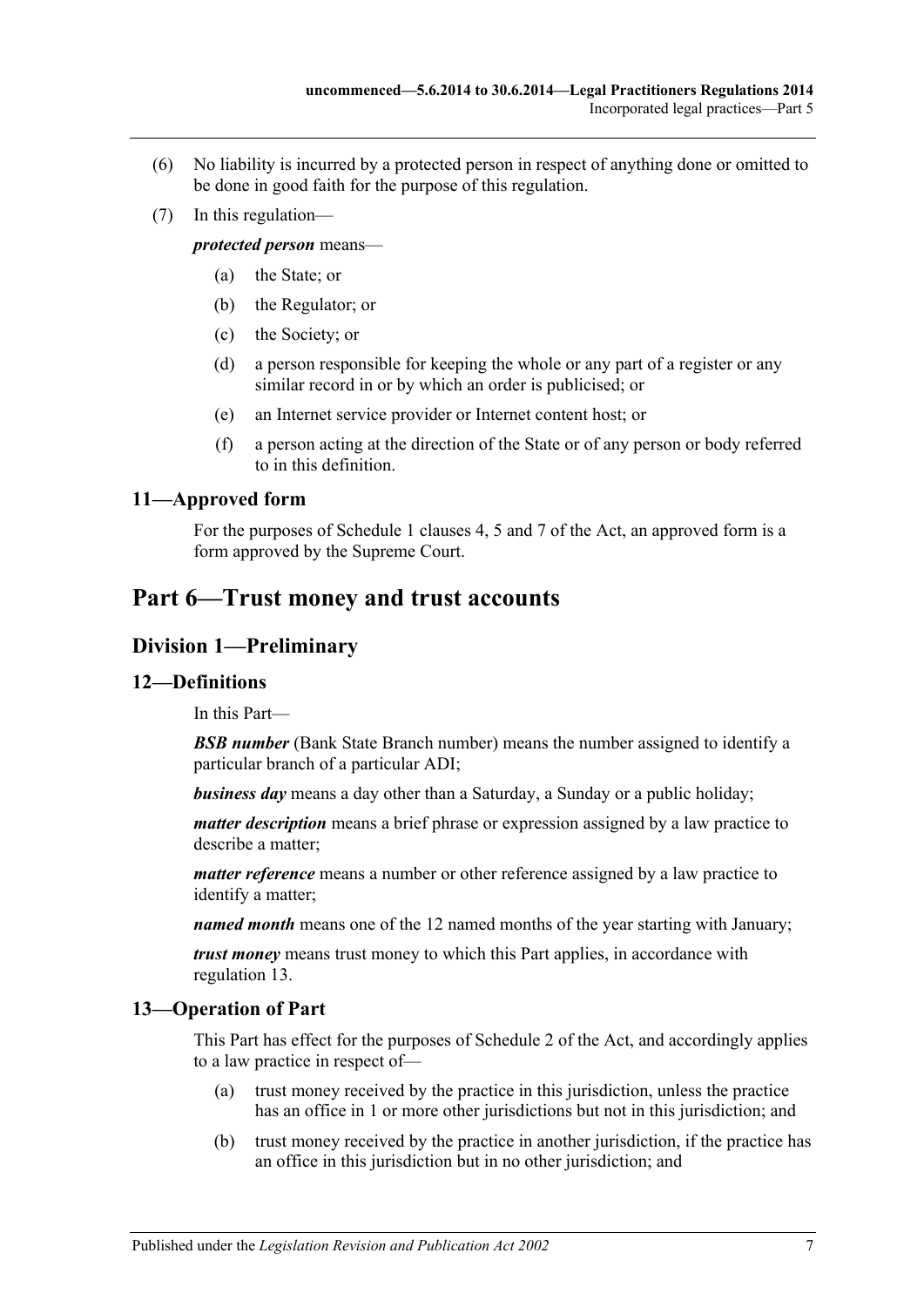- (c) trust money received by the practice in another jurisdiction, if the practice has an office in—
	- (i) this jurisdiction; and
	- (ii) 1 or more other jurisdictions but not in the jurisdiction in which the money was received,

unless the money is dealt with in accordance with the corresponding law of a jurisdiction in which the practice has an office.

## <span id="page-7-0"></span>**Division 2—Computerised accounting systems**

#### <span id="page-7-1"></span>**14—Application of Division**

This Division applies if a law practice maintains trust records (including records relating to controlled money) by means of a computerised accounting system.

#### <span id="page-7-5"></span><span id="page-7-2"></span>**15—Copies of trust records to be printed**

- <span id="page-7-3"></span>(1) The law practice must print a paper copy of trust records as follows:
	- (a) trust account receipts and payments cash books are to be printed monthly as at the end of each named month, unless a copy of the books as at the end of the named month is kept in electronic form that is readable or reportable on demand;
	- (b) reconciliation statements prepared under [regulation](#page-17-0) 31 are to be printed as at the end of each named month;
	- (c) lists of trust account ledgers and their balances are to be printed monthly as at the end of each named month;
	- (d) lists of controlled money accounts and their balances are to be printed monthly as at the end of each named month;
	- (e) trust ledger accounts, the register of controlled money and the trust account transfer journal are to be printed before they are archived or deleted from the system;
	- (f) trust ledger account and controlled money account details are to be printed on request by and provided to an investigator (within the meaning of Schedule 2 clause 1 of the Act).
- <span id="page-7-4"></span>(2) The trust records printed monthly as at the end of a named month under [subregulation](#page-7-3)  $(1)(a)$  to  $(d)$  must be printed within 15 business days after the named month.
- (3) The paper copies printed under [subregulation](#page-7-5) (1) are to be kept by the law practice, except where they are printed on request under that subregulation.
- (4) The electronic copy of the trust account cash books under [subregulation](#page-7-3)  $(1)(a)$  is to be kept by the law practice.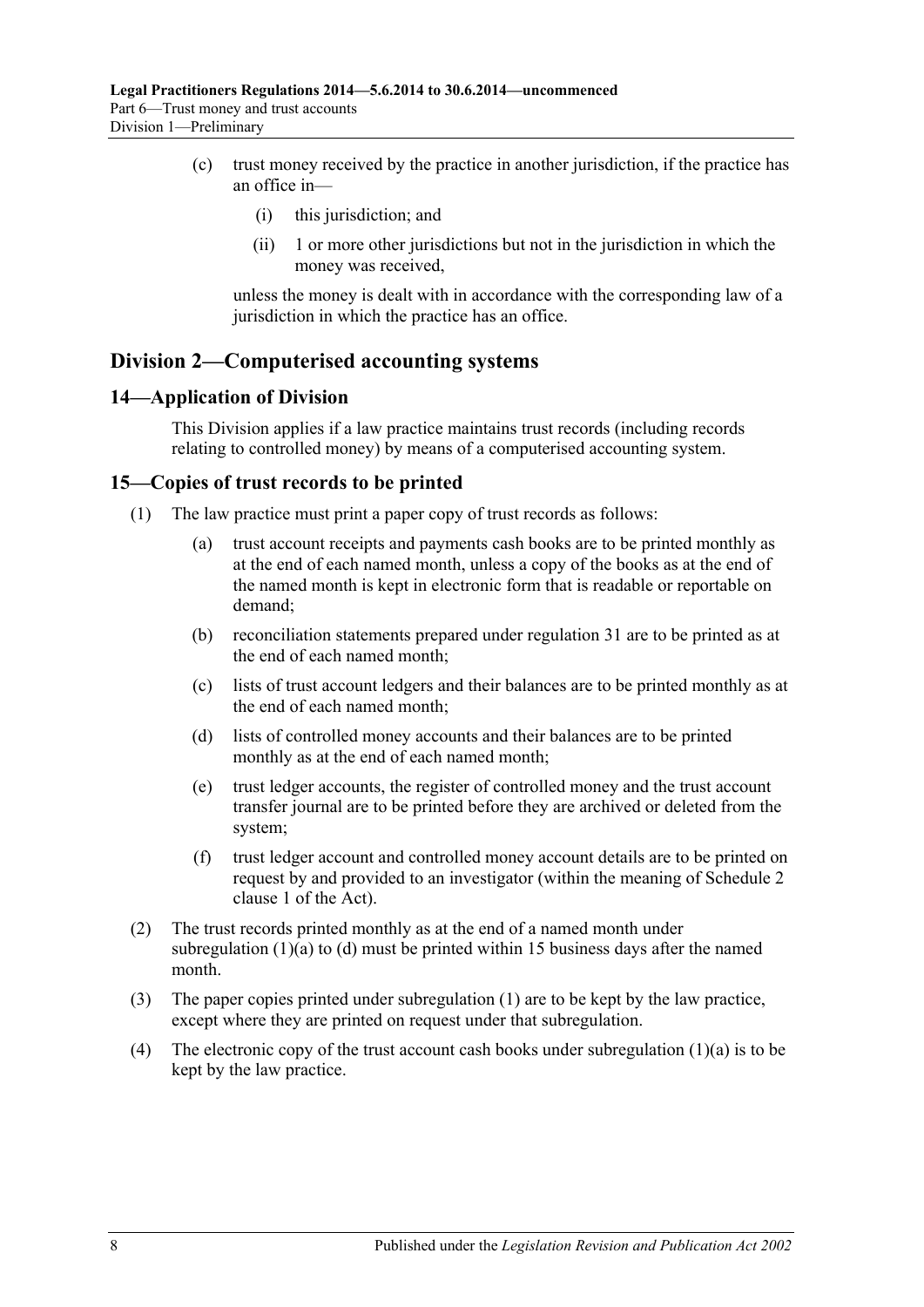## <span id="page-8-0"></span>**16—Chronological record of information to be made**

- (1) The law practice must maintain a record, compiled in chronological sequence, of the creation, amendment or deletion of information in its computerised accounting system in relation to the following:
	- (a) client name;
	- (b) client address;
	- (c) matter reference;
	- (d) matter description;
	- (e) ledger account number or other descriptor.
- (2) The record is to be kept by the law practice.

## <span id="page-8-1"></span>**17—Requirements regarding computer accounting systems**

- (1) The law practice must ensure that its computerised accounting system is not capable of accepting, in respect of a trust ledger account, the entry of a transaction resulting in a debit balance to the account, unless a contemporaneous record of the transaction is made in a manner that enables the production in a permanent form, on demand, of a separate chronological report of all occurrences of that kind.
- (2) The law practice must ensure that the system is not capable of deleting a trust ledger account unless—
	- (a) the balance of the account is  $\theta$  and all outstanding cheques have been presented; and
	- (b) when the account is deleted, a copy of the account is kept in a permanent form.
- (3) The law practice must ensure that any entry in a record produced in a permanent form appears in chronological sequence.
- (4) The law practice must ensure that each page of each printed record is numbered sequentially or is printed in such a way that no page can be extracted.
- (5) The law practice must ensure that its computerised accounting system is not capable of amending the particulars of a transaction already recorded otherwise than by a transaction separately recorded that makes the amendment.
- (6) The law practice must ensure that its computerised accounting system requires input in every field of a data entry screen intended to receive information required by this Part to be included in trust records.

## <span id="page-8-2"></span>**18—Back-ups**

The law practice must ensure that—

- (a) a back-up copy of all records required by this Part is made not less frequently than once each month; and
- (b) each back-up copy is kept by the law practice; and
- (c) a complete set of back-up copies is kept in a separate location so that any incident that may adversely affect the records would not also affect the back-up copy.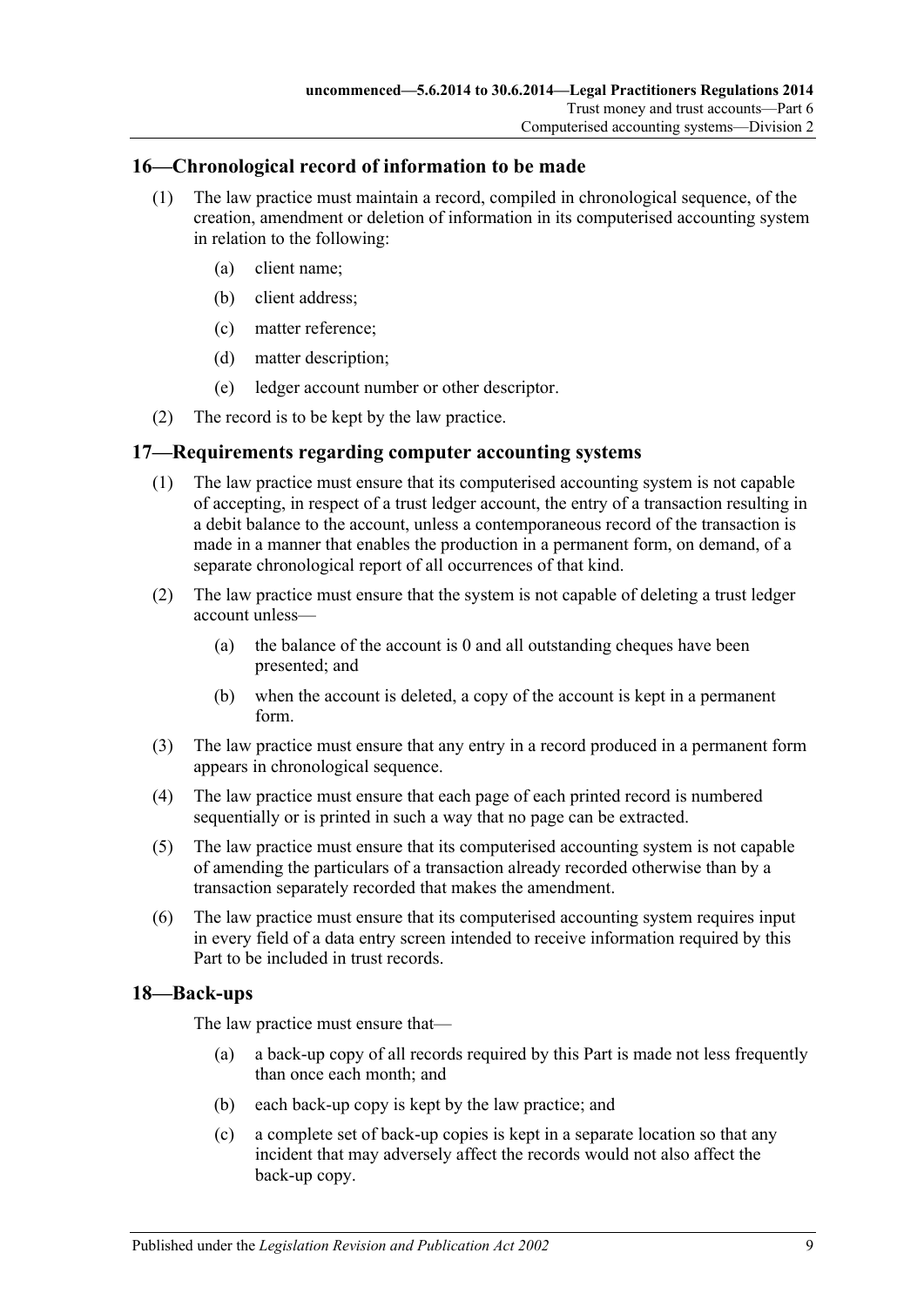## <span id="page-9-0"></span>**Division 3—General trust accounts**

#### <span id="page-9-1"></span>**19—Establishment of general trust account**

- (1) A law practice may at any time establish a general trust account that satisfies the requirements of this regulation, but must, as soon as practicable after receiving trust money that is required to be paid into a general trust account, establish a general trust account that satisfies those requirements if the practice does not already have such a general trust account.
- <span id="page-9-3"></span>(2) A general trust account satisfies the requirements of this regulation if—
	- (a) the account is established in this jurisdiction, before or after the commencement of this regulation, with an approved ADI (within the meaning of Schedule 2 of the Act); and
	- (b) the account is and is to be maintained in this jurisdiction; and
	- (c) the name of the account includes—
		- (i) the name of the law practice or the business name under which the law practice engages in legal practice; and
		- (ii) the expression "law practice trust account" or "law practice trust  $a/c$ "; and
	- (d) the account is of a kind that is for the time being approved by the Society.
- <span id="page-9-4"></span>(3) [Subregulation](#page-9-3) (2)(c) does not apply to an account established in this jurisdiction before the commencement of this regulation.
- (4) [Subregulation](#page-9-4)  $(2)(c)(ii)$  does not require the repetition of the words "law practice" if those words form part of the name or business name of the law practice.

#### <span id="page-9-2"></span>**20—Receipting of trust money**

- (1) This regulation applies if a law practice receives trust money that is required to be paid into a general trust account.
- (2) After receiving the trust money, the law practice must make out a receipt.
- <span id="page-9-5"></span>(3) The receipt must be made out as soon as practicable—
	- (a) after the trust money is received, except as provided by [paragraph](#page-9-5) (b); or
	- (b) in the case of trust money received by direct deposit—after the law practice receives or accesses notice or confirmation (in written or electronic form) of the deposit from the ADI concerned.
- <span id="page-9-6"></span>(4) The receipt, containing the required particulars, must be made out in duplicate, whether by way of making a carbon copy or otherwise, unless at the time the receipt is made out those particulars are recorded by computer program in the trust account receipts cash book.
- (5) For the purposes of [subregulation](#page-9-6) (4), the *required particulars* are as follows:
	- (a) the date the receipt is made out and, if different, the date of receipt of the money;
	- (b) the amount of money received;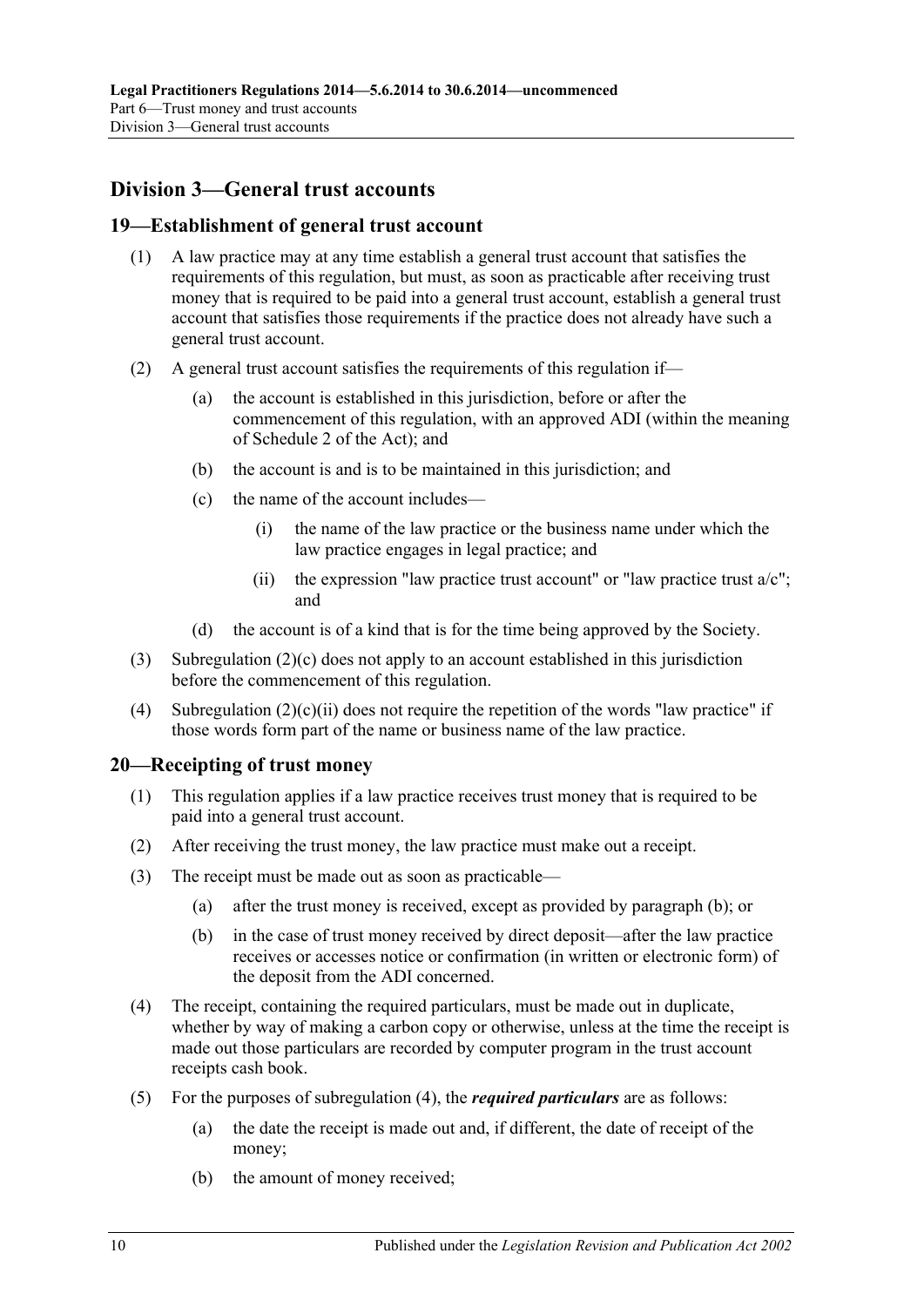- (c) the form in which the money was received;
- (d) the name of the person from whom the money was received;
- (e) details clearly identifying the name of the client in respect of whom the money was received and the matter description and matter reference;
- (f) particulars sufficient to identify the purpose for which the money was received;
- (g) the name of the law practice, or the business name under which the law practice engages in legal practice, and the expression "trust account" or "trust a/c";
- (h) the name of the person who made out the receipt;
- (i) the number of the receipt.
- (6) The original receipt is to be delivered, on request, to the person from whom the trust money was received.
- (7) Receipts must be consecutively numbered and issued in consecutive sequence.
- (8) If a receipt is cancelled or not delivered, the original receipt must be kept.

#### <span id="page-10-0"></span>**21—Deposit records for trust money**

- (1) This regulation applies if a law practice receives trust money that is required to be paid into a general trust account and the money is not paid into a general trust account by direct deposit.
- (2) A deposit record must be produced to the approved ADI at the time the deposit is made.
- (3) The following particulars must be recorded on the deposit record:
	- (a) the date of the deposit;
	- (b) the amount of the deposit;
	- (c) whether the deposit consists of cheques, notes or coins (and the amount of each);
	- (d) for each cheque—
		- (i) the name of the drawer of the cheque; and
		- (ii) the name and branch (or BSB number) of the ADI on which the cheque is drawn; and
		- (iii) the amount of the cheque.
- (4) The deposit record must be made out in duplicate, whether by way of making a carbon copy or otherwise.
- (5) The duplicate deposit record must be kept for each deposit to the general trust account and must be kept in a deposit book or be otherwise securely filed in the order in which the deposits were made.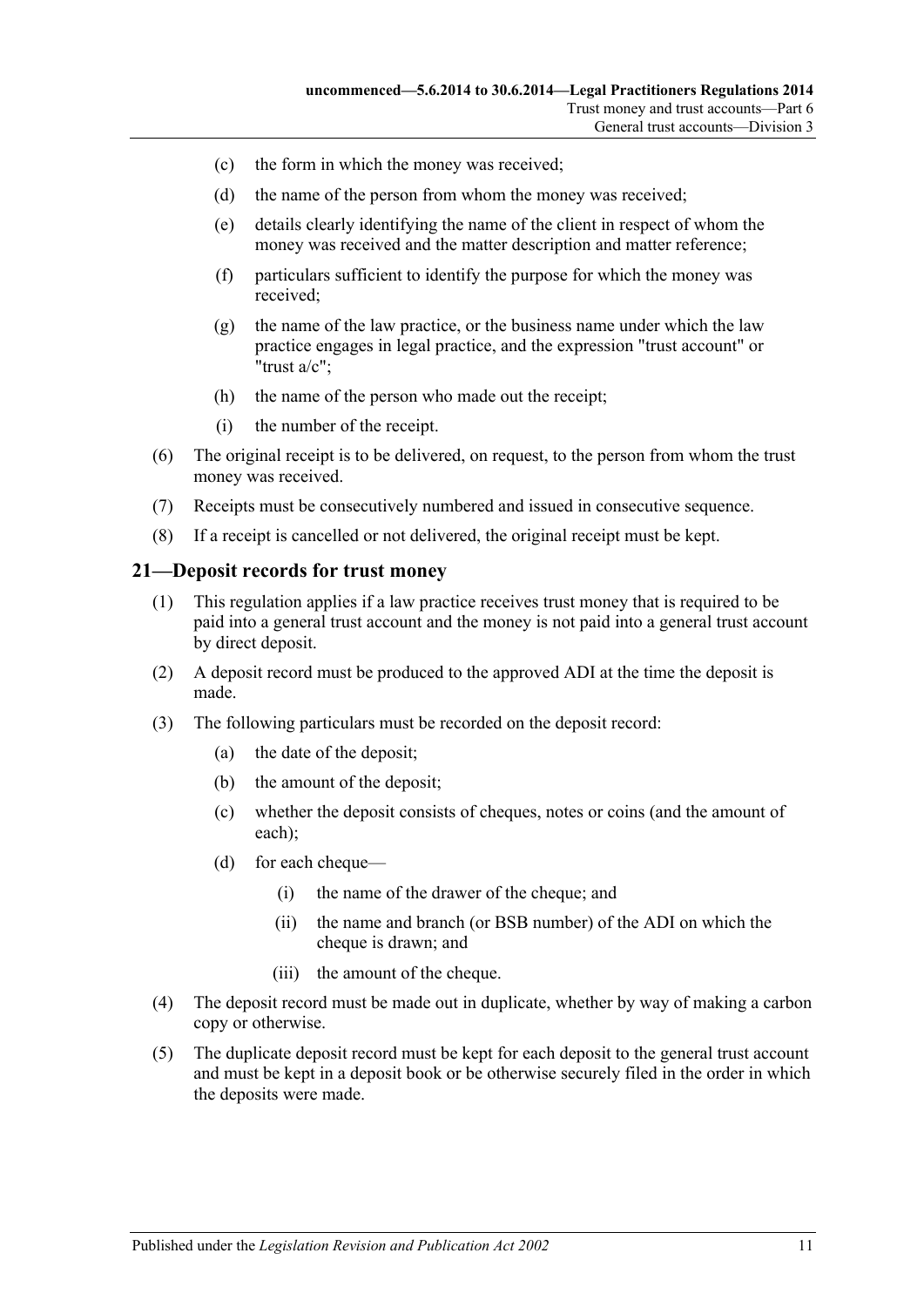## <span id="page-11-0"></span>**22—Direction for non-deposit of trust money in general trust account (Schedule 2 clause 12 of Act)**

For the purposes of Schedule 2 clause 12(3) of the Act, the prescribed period for which a written direction referred to in Schedule 2 clause  $12(1)(a)$  of the Act is to be kept is 7 years after finalisation of the matter to which the direction relates.

#### <span id="page-11-1"></span>**23—Written record to be kept of verbal direction to disburse trust money**

If the person on whose behalf trust money is held gives a verbal direction for the money to be disbursed, a contemporaneous written record of the direction must be made by the law practice setting out the date and time that the direction was given and the purpose of the disbursement.

## <span id="page-11-2"></span>**24—Payment by cheque**

- (1) This regulation applies to the withdrawal of trust money from a general trust account of a law practice by cheque.
- <span id="page-11-6"></span> $(2)$  A cheque—
	- (a) must be made payable to or to the order of a specified person or persons and not to bearer or cash; and
	- (b) must be crossed "not negotiable"; and
	- (c) must include—
		- (i) the name of the law practice or the business name under which the law practice engages in legal practice; and
		- (ii) the expression "law practice trust account" or "law practice trust  $a/c$ ".
- <span id="page-11-7"></span><span id="page-11-4"></span><span id="page-11-3"></span>(3) A cheque must be signed—
	- (a) by an authorised principal of the law practice; or
	- (b) if a principal referred to in [paragraph](#page-11-3) (a) is not available—
		- (i) by an authorised legal practitioner associate; or
		- (ii) by an authorised legal practitioner who holds an unrestricted practising certificate authorising the receipt of trust money; or
		- (iii) by 2 or more authorised associates jointly.
- <span id="page-11-5"></span>(4) A person referred to in [subregulation](#page-11-4) (3) must not sign a cheque unless—
	- (a) he or she has seen a written direction, given by the person on whose behalf the trust money is held, authorising the disbursement; or
	- (b) if the money is being disbursed in accordance with a verbal direction given by the person on whose behalf the trust money is held—he or she has made a contemporaneous written record of the direction or seen a contemporaneous written record of the direction made by the person to whom the direction was given.
- (5) [Subregulation](#page-11-5) (4) does not apply if the trust money is disbursed in accordance with an order of a court or as otherwise authorised by law.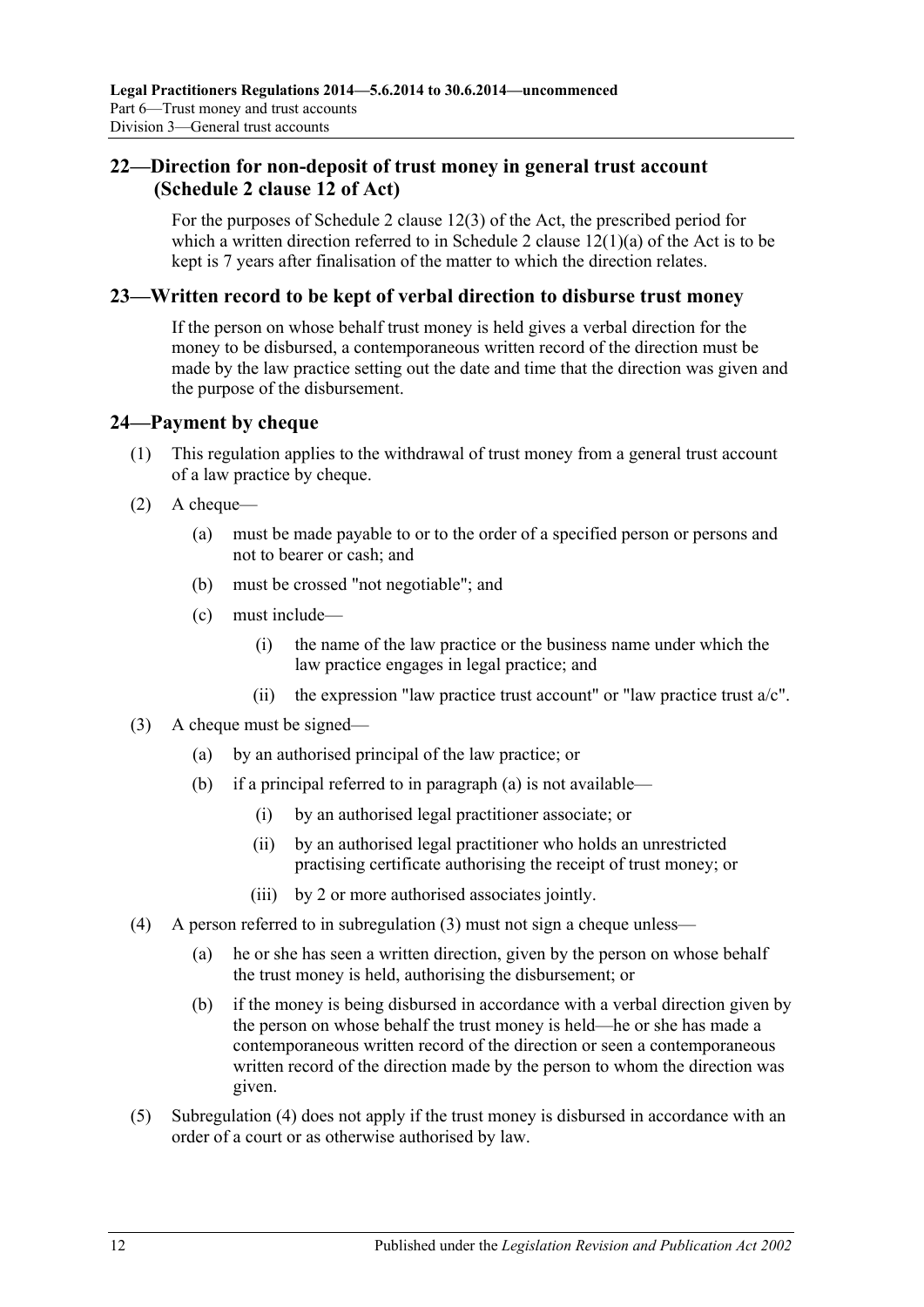- <span id="page-12-1"></span>(6) A written record of the required particulars (which may be in the form of a cheque butt) must be kept of each payment made by cheque, whether by way of making a carbon copy or otherwise, unless at the time the cheque is issued those particulars are recorded by computer program in the trust account payments cash book.
- <span id="page-12-2"></span>(7) If at the time the cheque is issued the required particulars are recorded by computer program in the trust account payments cash book, a written record must be kept that is sufficient to enable the accuracy of the particulars recorded by the computer program to be verified.
- (8) For the purposes of [subregulations](#page-12-1) (6) and [\(7\),](#page-12-2) the *required particulars* are as follows:
	- (a) the date and number of the cheque;
	- (b) the amount ordered to be paid by the cheque;
	- (c) the name of the person to whom the payment is to be made or, in the case of a cheque made payable to an ADI, the name of the ADI and the name of the person receiving the benefit of the payment;
	- (d) details clearly identifying the name of the person on whose behalf the payment was made and the matter reference;
	- (e) details clearly identifying the ledger account to be debited;
	- (f) particulars sufficient to identify the purpose for which the payment was made;
	- (g) the name of the person or persons effecting, directing or authorising the payment.
- (9) Written records relating to payments by cheque (including cheque requisitions) must be kept in the order in which the cheques were issued.
- (10) [Subregulation](#page-11-6)  $(2)(c)$  does not apply to an account established in this jurisdiction before the commencement of this regulation.
- (11) [Subregulation](#page-11-7)  $(2)(c)(ii)$  does not require the repetition of the words "law practice" if those words form part of the name or business name of the law practice.
- (12) In this regulation—

*associate* means an associate of the law practice;

*authorised* means authorised by the law practice to sign cheques drawn on the general trust account.

## <span id="page-12-0"></span>**25—Payment by electronic funds transfer**

- (1) This regulation applies to the withdrawal of trust money from a general trust account of a law practice by electronic funds transfer.
- <span id="page-12-3"></span>(2) An electronic funds transfer must be effected by, under the direction of or with the authority of—
	- (a) an authorised principal of the law practice; or
	- (b) if a principal referred to in [paragraph](#page-12-3) (a) is not available—
		- (i) an authorised legal practitioner associate; or
		- (ii) an authorised legal practitioner who holds a practising certificate that does not prohibit the receipt of trust money; or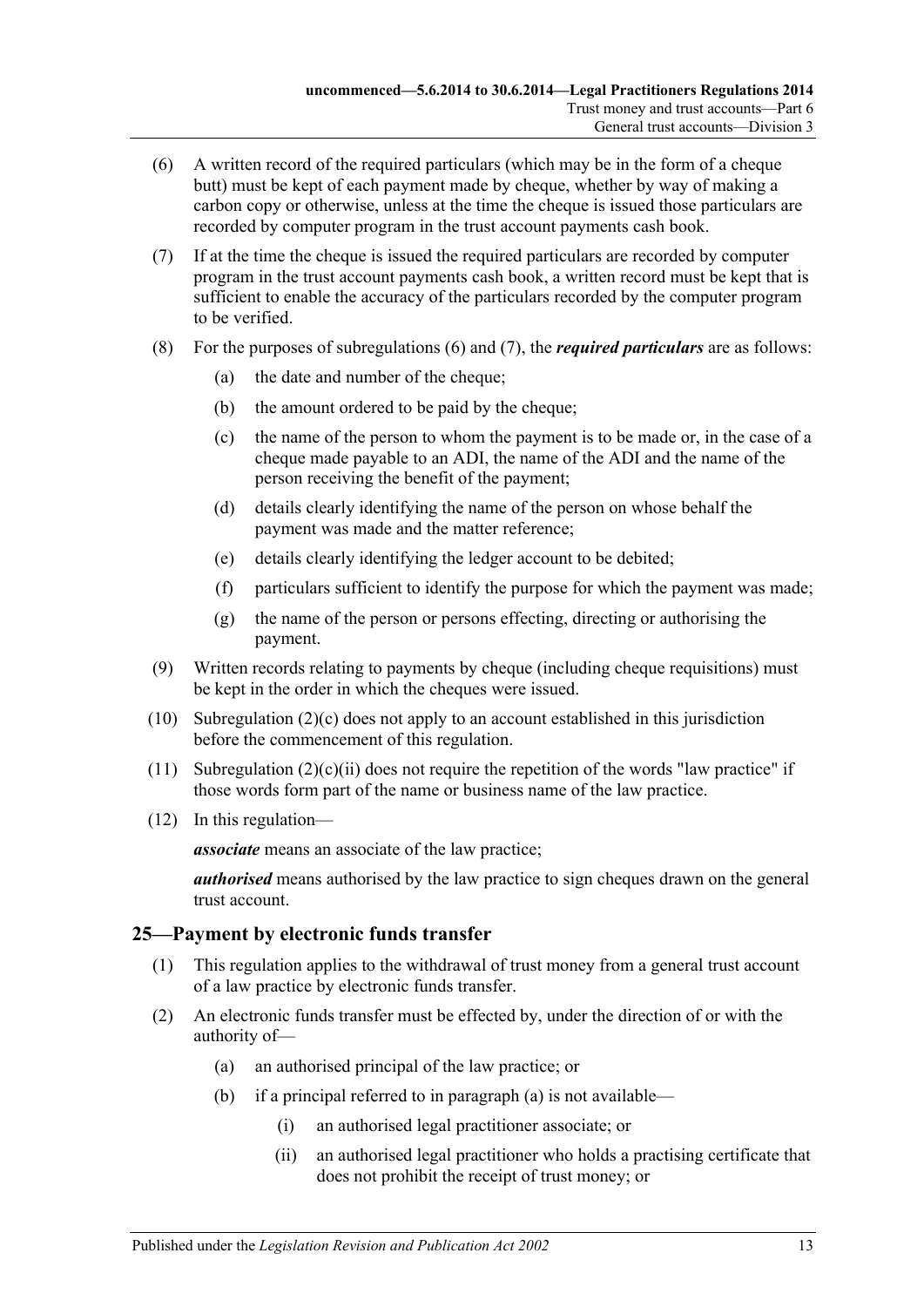- (iii) 2 or more authorised associates jointly.
- <span id="page-13-0"></span>(3) A person referred to in [subregulation](#page-11-4) (3) must not effect, direct or authorise an electronic funds transfer unless—
	- (a) he or she has seen a written direction, given by the person on whose behalf the trust money is held, authorising the disbursement; or
	- (b) if the money is being disbursed in accordance with a verbal direction given by the person on whose behalf the trust money is held—he or she has made a contemporaneous written record of the direction or seen a contemporaneous written record of the direction made by the person to whom the direction was given.
- (4) [Subregulation](#page-13-0) (3) does not apply if the trust money is disbursed in accordance with an order of a court or as otherwise authorised by law.
- <span id="page-13-1"></span>(5) A written record of the required particulars must be kept of each payment unless at the time the electronic funds transfer is effected those particulars are recorded by computer program in the trust account payments cash book.
- <span id="page-13-2"></span>(6) If at the time the electronic funds transfer is effected the required particulars are recorded by computer program in the trust account payments cash book, a written record must be kept that is sufficient to enable the accuracy of the particulars recorded by the computer program to be verified.
- (7) For the purposes of [subregulations](#page-13-1) (5) and [\(6\),](#page-13-2) the *required particulars* are as follows:
	- (a) the date and number of the transaction;
	- (b) the amount transferred;
	- (c) the name and number of the account to which the amount was transferred and relevant BSB number;
	- (d) the name of the person to whom the payment was made or, in the case of a payment to an ADI, the name or BSB number of the ADI and the name of the person receiving the benefit of the payment;
	- (e) details clearly identifying the name of the person on whose behalf the payment was made and the matter reference;
	- (f) details clearly identifying the ledger account to be debited;
	- (g) particulars sufficient to identify the purpose for which the payment was made;
	- (h) the name of the person or persons effecting, directing or authorising the payment.
- (8) Any written confirmation that an electronic funds transfer has been made must be retained by the law practice.
- (9) Written records relating to payments by electronic funds transfer (including transfer requisitions) must be kept in the order in which the transfers were effected.
- (10) In this regulation—

*associate* means an associate of the law practice;

*authorised* means authorised by the law practice to effect, direct or give authority for an electronic funds transfer from the general trust account.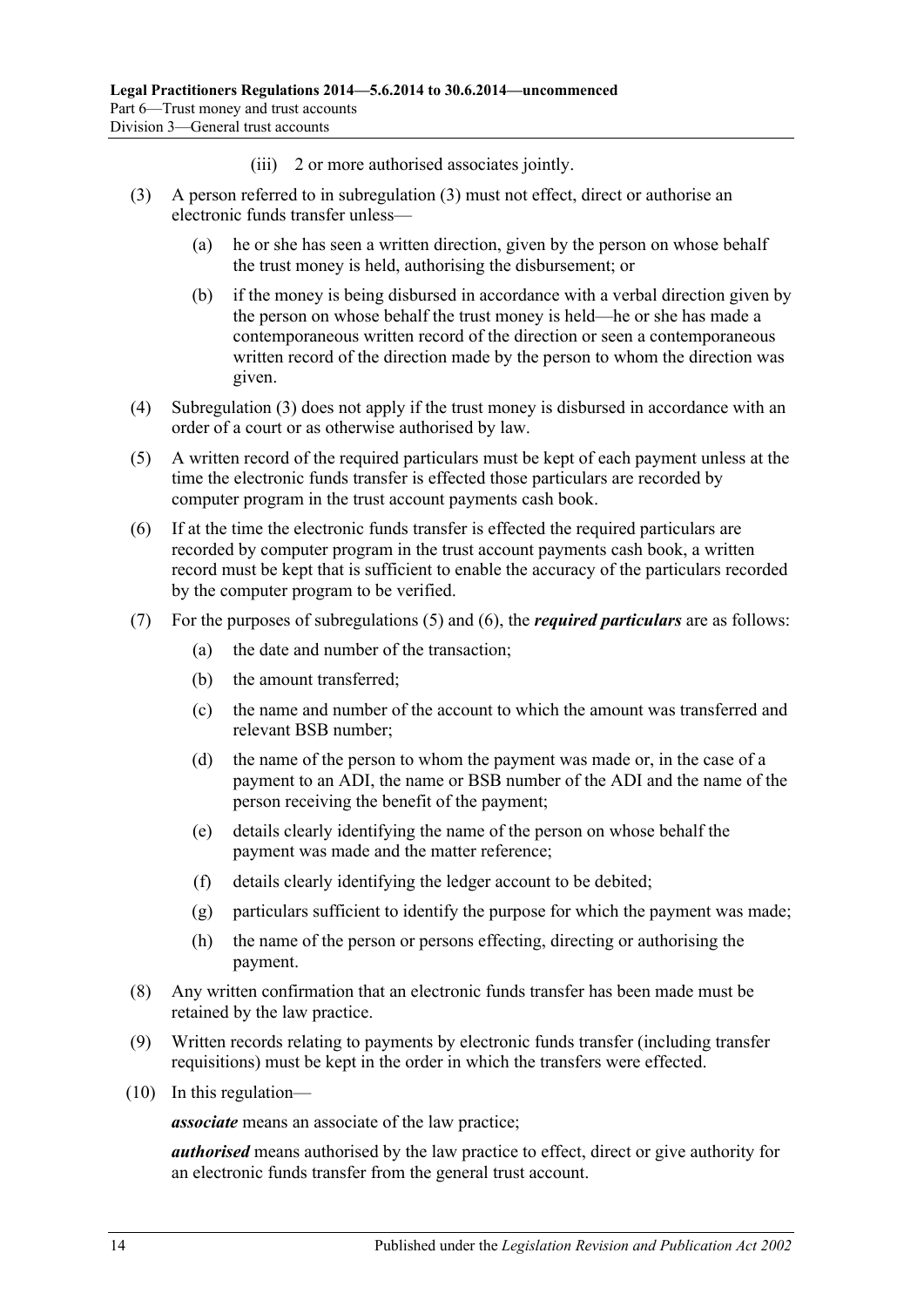#### <span id="page-14-0"></span>**26—Recording transactions in trust account cash books**

A law practice that maintains a general trust account must keep the following trust account cash books:

- (a) a trust account receipts cash book in accordance with [regulation](#page-14-1) 27;
- (b) a trust account payments cash book in accordance with [regulation](#page-14-2) 28.

#### <span id="page-14-1"></span>**27—Trust account receipts cash book**

- (1) The following particulars must be recorded in a law practice's trust account receipts cash book in respect of each receipt of trust money:
	- (a) the date a receipt was made out for the money and, if different, the date of receipt of the money;
	- (b) the receipt number;
	- (c) the amount of money received;
	- (d) the form in which the money was received;
	- (e) the name of the person from whom the money was received;
	- (f) details clearly identifying the name of the client in respect of whom the money was received and the matter description and matter reference;
	- (g) particulars sufficient to identify the purpose for which the money was received;
	- (h) details clearly identifying the ledger account to be credited.
- (2) The date and amount of each deposit in the general trust account must be recorded in the trust account receipts cash book.
- (3) The particulars in respect of receipts must be recorded in the order in which the receipts are made out.
- (4) The particulars in respect of a receipt must be recorded within 5 business days counting from and including the day the receipt was made out.

#### <span id="page-14-2"></span>**28—Trust account payments cash book**

- (1) The following particulars must be recorded in a law practice's trust account payments cash book in respect of each payment of trust money by cheque:
	- (a) the date and number of the cheque;
	- (b) the amount ordered to be paid by the cheque:
	- (c) the name of the person to whom the payment is to be made or, in the case of a cheque made payable to an ADI, the name or BSB number of the ADI and the name of the person receiving the benefit of the payment;
	- (d) details clearly identifying the name of the person on whose behalf the payment was made and the matter reference;
	- (e) details clearly identifying the ledger account to be debited;
	- (f) particulars sufficient to identify the purpose for which the payment was made.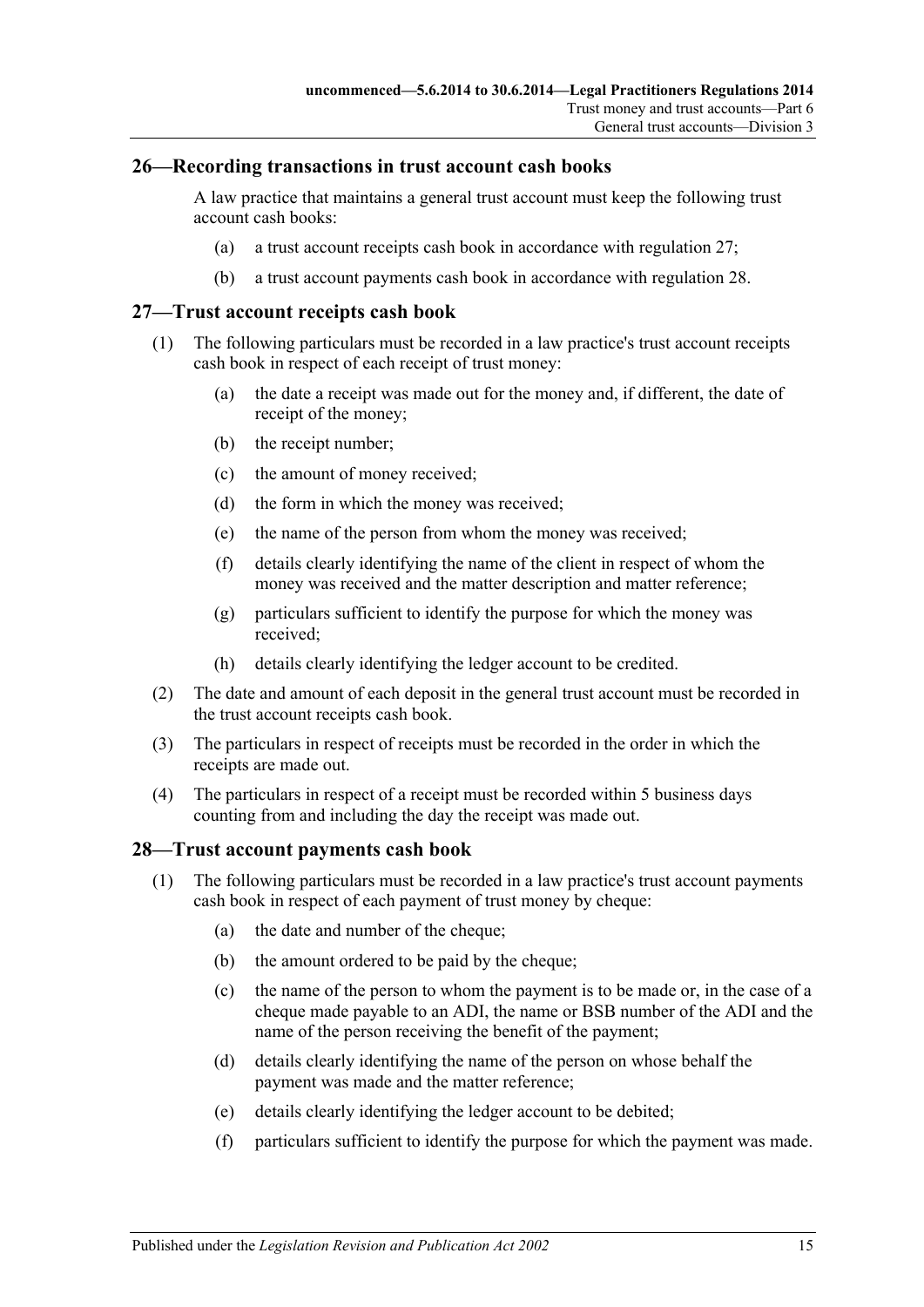- (2) The following particulars must be recorded in a law practice's trust accounts payments cash book in respect of each payment of trust money by electronic funds transfer:
	- (a) the date and number of the transaction;
	- (b) the amount transferred;
	- (c) the name and number of the account to which the amount was transferred and the relevant BSB number;
	- (d) the name of the person to whom the payment was made or, in the case of a payment to an ADI, the name or BSB number of the ADI and the name of the person receiving the benefit of the payment;
	- (e) details clearly identifying the name of the person on whose behalf the payment was made and the matter reference;
	- (f) details clearly identifying the ledger account to be debited;
	- (g) particulars sufficient to identify the purpose for which the payment was made.
- (3) The particulars in respect of payments must be recorded in the order in which the payments are made.
- (4) The particulars in respect of a payment must be recorded within 5 business days counting from and including the day the payment was made.

#### <span id="page-15-0"></span>**29—Recording transactions in trust ledger accounts**

- (1) A law practice that maintains a general trust account must keep a trust account ledger containing separate trust ledger accounts in relation to each client of the practice in each matter for which trust money has been received by the practice.
- (2) The following particulars must be recorded in the title of a trust ledger account:
	- (a) the name of the person for or on behalf of whom the trust money was paid;
	- (b) the person's address;
	- (c) particulars sufficient to identify the matter in relation to which the trust money was received.
- (3) Details of any changes in the title of a trust ledger account must be recorded.
- (4) The following particulars must be recorded in the trust ledger account in respect of each receipt of trust money for the matter:
	- (a) the date a receipt was made out for the money and, if different, the date of receipt of the money;
	- (b) the receipt number;
	- (c) the amount of money received;
	- (d) the name of the person from whom the money was received;
	- (e) particulars sufficient to identify the purpose for which the money was received.
- (5) The following particulars must be recorded in the trust ledger account in respect of each payment of trust money by cheque:
	- (a) the date and number of the cheque;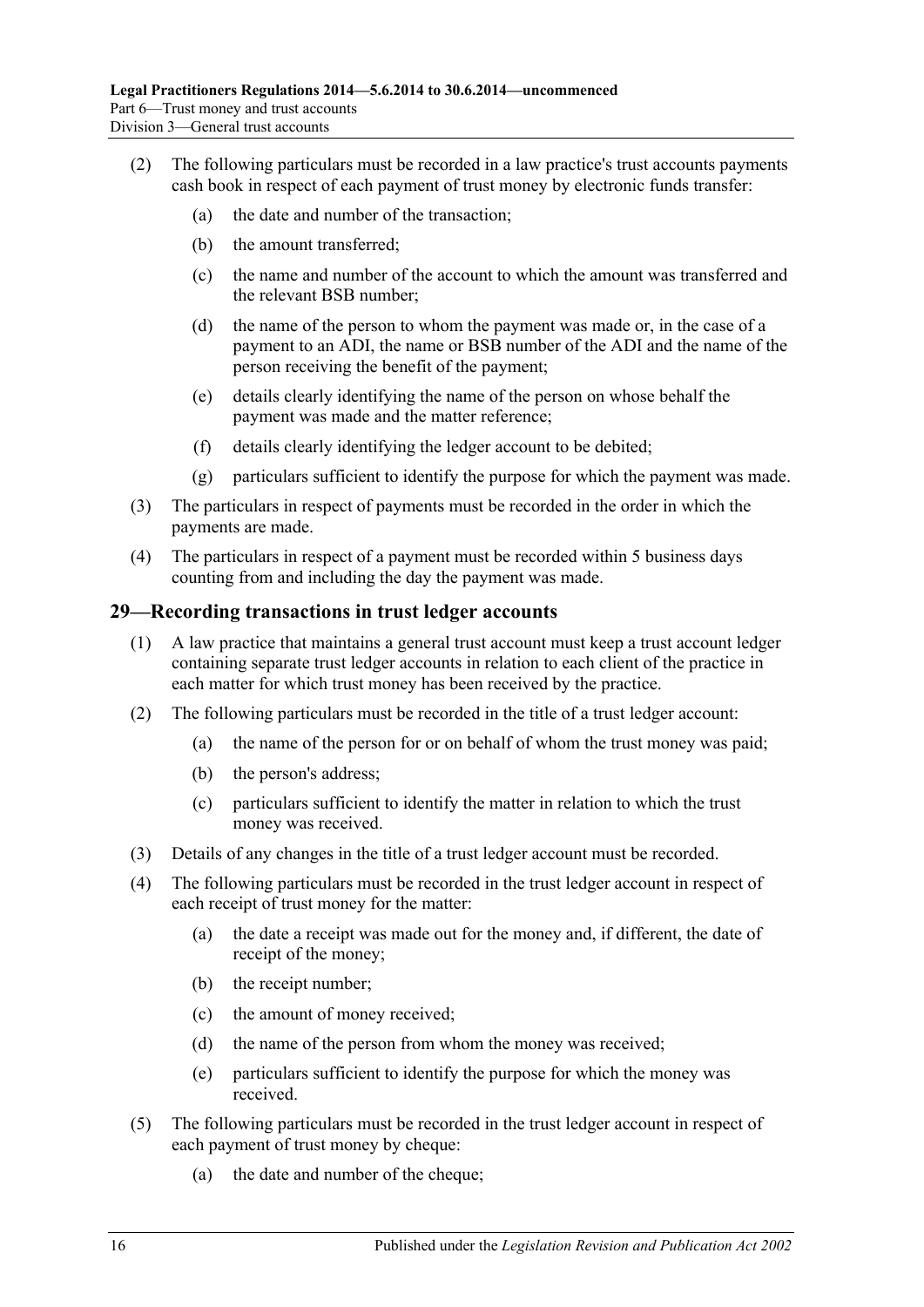- (b) the amount ordered to be paid by the cheque;
- (c) the name of the person to whom the payment is to be made or, in the case of a cheque made payable to an ADI, the name or BSB number of the ADI and the name of the person receiving the benefit of the payment;
- (d) particulars sufficient to identify the purpose for which the payment was made.
- (6) The following particulars must be recorded in the trust ledger account in respect of each payment of trust money by electronic funds transfer:
	- (a) the date and number of the transaction;
	- (b) the amount transferred;
	- (c) the name and number of the account to which the amount was transferred and the relevant BSB number;
	- (d) the name of the person to whom the payment was made or, in the case of a payment to an ADI, the name or BSB number of the ADI and the name of the person receiving the benefit of the payment;
	- (e) particulars sufficient to identify the purpose for which the payment was made.
- (7) The following particulars must be recorded in the trust ledger account in respect of each transfer of trust money effected by a journal entry:
	- (a) the date of the transfer;
	- (b) the amount transferred;
	- (c) the journal reference number;
	- (d) the name of the other trust ledger account from which or to which the money was transferred;
	- (e) particulars sufficient to identify the purpose for which the payment was made.
- (8) Transactions relating to trust money must be recorded in the trust ledger account in the order in which the transactions occur.
- (9) The particulars in respect of a receipt, payment or transfer of trust money must be recorded within 5 business days counting from and including the day the receipt was made out, the payment was made or the transfer was effected, as the case requires.
- (10) The trust ledger account balance is to be recorded in the trust ledger account after each receipt, payment or transfer of trust money.

#### <span id="page-16-0"></span>**30—Journal transfers**

- (1) Trust money may be transferred by journal entry from 1 trust ledger account in a law practice's trust ledger to another trust ledger account in the trust ledger, but only if—
	- (a) the law practice is entitled to withdraw the money and pay it to the other trust ledger account; and
	- (b) [subregulation](#page-16-1) (2) is complied with.
- <span id="page-16-2"></span><span id="page-16-1"></span>(2) The transfer must be authorised in writing—
	- (a) by an authorised principal of the law practice; or
	- (b) if a principal referred to in [paragraph](#page-16-2) (a) is not available—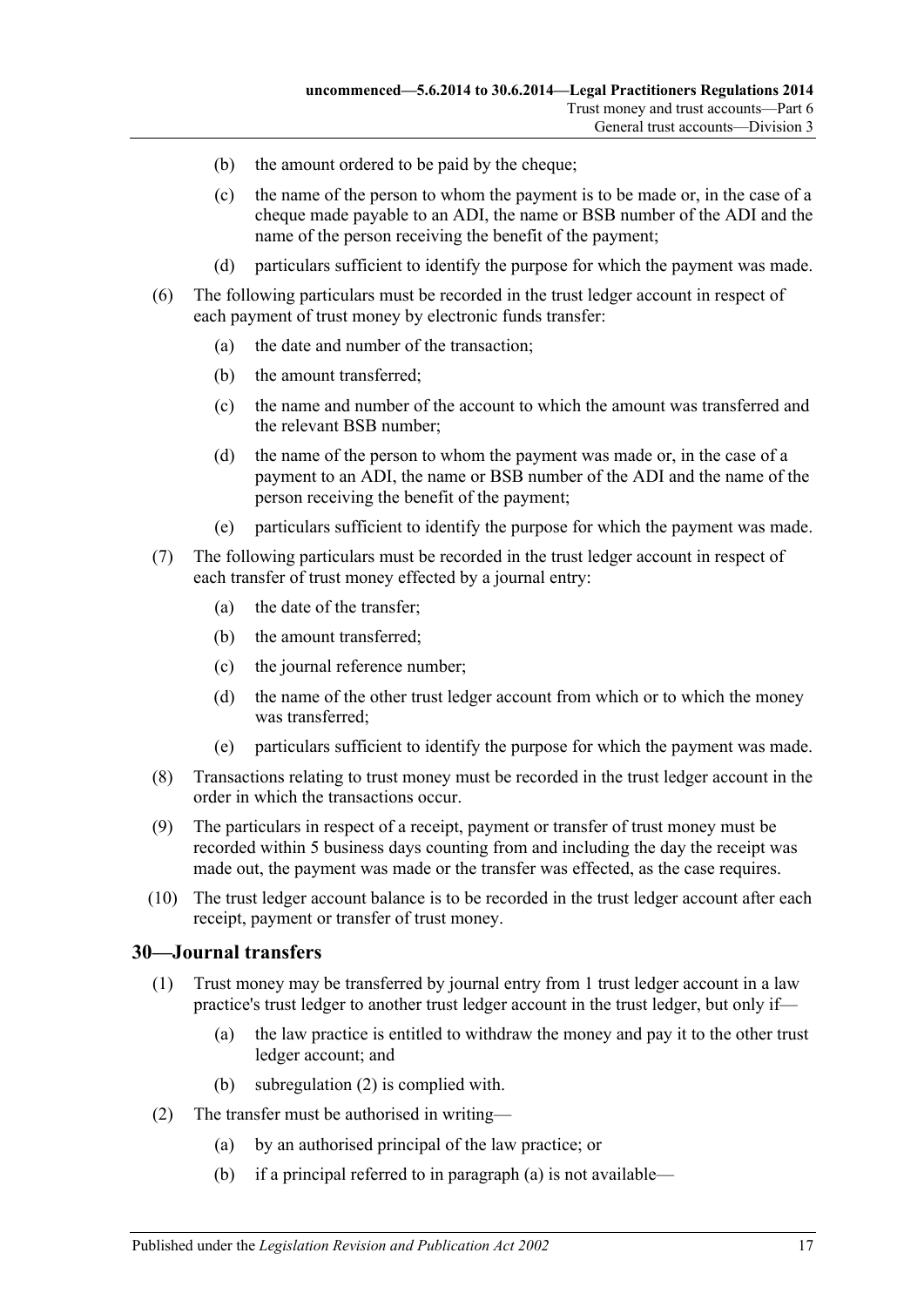- (i) by an authorised legal practitioner associate; or
- (ii) by an authorised legal practitioner who holds an unrestricted practising certificate authorising the receipt of trust money; or
- (iii) by 2 or more authorised associates jointly; or
- (c) by a supervisor or manager appointed in relation to the practice.
- (3) In a paragraph of [subregulation](#page-16-1) (2)—

*associate* means an associate of the law practice;

*authorised* means authorised by the law practice or a supervisor or manager appointed in relation to the practice to effect, direct or give authority for the transfer of trust money by journal entry from one trust ledger account in the practice's trust ledger to another trust ledger account in the trust ledger.

- (4) A law practice must keep a trust account transfer journal if it transfers trust money by journal entry.
- (5) The following particulars must be recorded in the trust account transfer journal in respect of each transfer of trust money by journal entry:
	- (a) the date of the transfer;
	- (b) the trust ledger account from which the money is transferred (including its identifying reference);
	- (c) the trust ledger account to which the money is transferred (including its identifying reference);
	- (d) the amount transferred;
	- (e) particulars sufficient to identify the purpose for which the transfer is made, the matter reference and a short description of the matter.
- (6) Journal pages or entries must be consecutively numbered.
- (7) A law practice must keep particulars of the authorisation for each transfer of trust money by journal entry, whether in the trust account transfer journal or in some other way.

#### <span id="page-17-0"></span>**31—Reconciliation of trust records**

- (1) A law practice that maintains 1 or more general trust accounts must reconcile the trust records relating to each account.
- (2) The trust records relating to a general trust account are to be reconciled as at the end of each named month by preparing—
	- (a) a statement—
		- (i) reconciling the general trust account balance as shown in ADI records with the balance of the practice's trust account cash books; and
		- (ii) showing the date the statement was prepared; and
	- (b) a statement—
		- (i) reconciling the balance of the trust ledger accounts with the balance of the practice's trust account cash books; and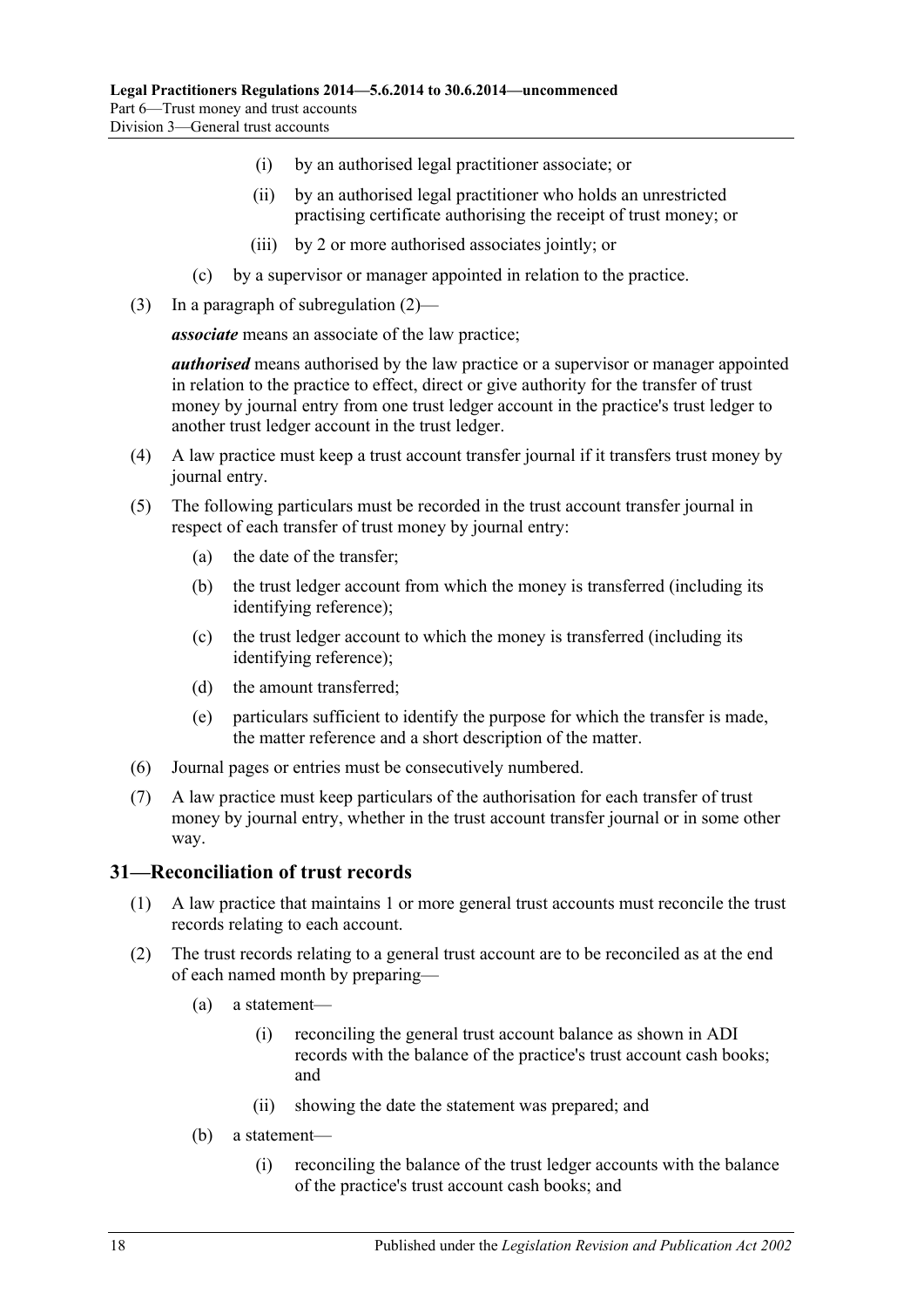- (ii) containing a list of the practice's trust ledger accounts showing the name, identifying reference and balance of each and a short description of the matter to which each relates; and
- (iii) showing the date the statement was prepared.
- (3) The statements must be prepared within 15 business days after the end of the month concerned.
- (4) The statements must be kept by the law practice.

## <span id="page-18-0"></span>**32—Trust ledger account in name of law practice or legal practitioner associate**

- (1) A law practice must not maintain a trust ledger account in the name of the practice or a legal practitioner associate of the practice except as authorised by this regulation.
- <span id="page-18-2"></span>(2) A law practice may maintain in its trust ledger—
	- (a) a trust ledger account in the practice's name, but only for the purpose of aggregating in the account, by transfer from other accounts in the trust ledger, money properly due to the practice for legal costs; and
	- (b) a trust ledger account in a legal practitioner associate's name, but only in respect of money in which the associate has a personal and beneficial interest as a vendor, purchaser, lessor or lessee or in another similar capacity.
- <span id="page-18-3"></span>(3) In a case to which [subregulation](#page-18-2) (2)(a) applies, the law practice must ensure that the money in the trust ledger account is withdrawn from the general trust account not later than 1 month after the day on which the money was transferred to the trust ledger account.
- (4) In a case to which [subregulation](#page-18-3) (2)(b) applies, the law practice must ensure that the money in the trust ledger account is withdrawn from the general trust account at the conclusion of the matter to which the money relates.

## <span id="page-18-4"></span><span id="page-18-1"></span>**33—Notification requirements regarding general trust accounts**

- (1) Within 14 days after establishing a general trust account, a law practice must give the Society written notice of that fact.
- (2) [Subregulation](#page-18-4) (1) does not apply to a general trust account established before the commencement of this regulation.
- (3) A law practice—
	- (a) either before, or within 14 days after, authorising or terminating the authority of an associate of the practice—
		- (i) to sign cheques drawn on a general trust account of the practice; or
		- (ii) otherwise to effect, direct or give authority for the withdrawal of money from a general trust account of the practice,

must give the Society written notice of that fact (including the name and address of the associate or practitioner and indicating, in the case of an associate, whether the associate is an employee of the practice); and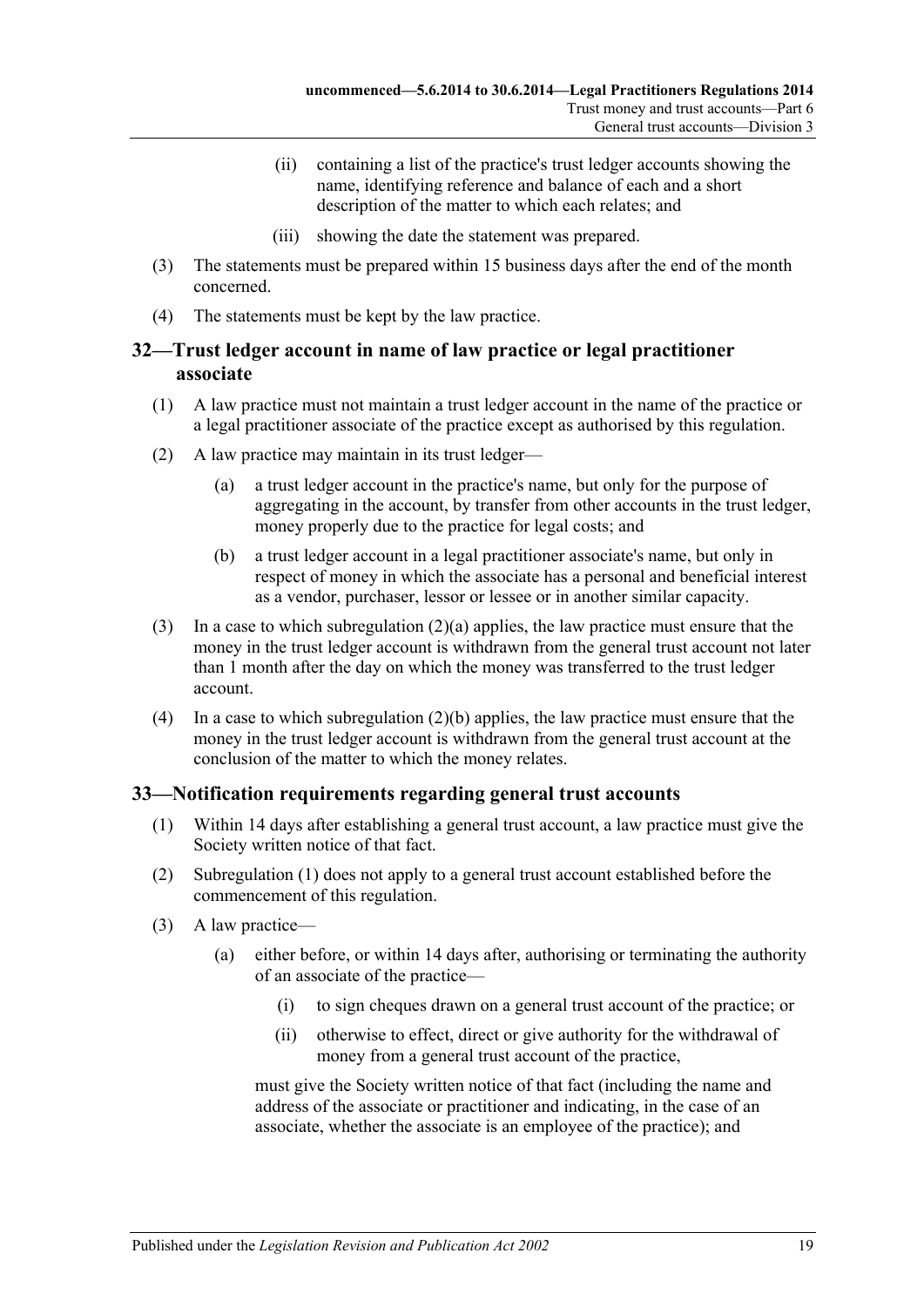- (b) during April of each year, must give the Society written notice of the associates (including their names and addresses) who are authorised, as at 31 March of that year—
	- (i) to sign cheques drawn on a general trust account of the practice; or
	- (ii) otherwise to effect, direct or give authority for the withdrawal of money from a general trust account of the practice.
- (4) A law practice must, within 14 days after closing a general trust account maintained by the practice, give the Society written notice of the closure.
- (5) A notice under this regulation given by a law practice must include particulars sufficient to identify the general trust accounts of the practice.
- (6) In this regulation—

*law practice* includes a former law practice and the persons who were principals of a law practice immediately before the law practice ceased to exist as a law practice or to engage in legal practice in this jurisdiction.

## <span id="page-19-0"></span>**Division 4—Controlled money**

## <span id="page-19-1"></span>**34—Maintenance of controlled money accounts (Schedule 2 clause 15 of Act)**

- (1) For the purposes of Schedule 2 clause 15(4) of the Act, a controlled money account must be maintained under an account name that includes the following particulars:
	- (a) the name of the law practice concerned;
	- (b) the expression "controlled money account" or the abbreviation "CMA" or "CMA/c";
	- (c) such particulars as are sufficient to identify the purpose of the account and to distinguish the account from any other account maintained by the law practice.
- (2) This regulation does not apply to an account established in this jurisdiction before the commencement of this regulation.

## <span id="page-19-2"></span>**35—Receipt of controlled money**

- (1) This regulation applies if a law practice receives controlled money.
- (2) The law practice must operate a single controlled money receipt system for the receipt of controlled money for all its controlled money accounts.
- (3) After receiving controlled money, the law practice must make out a receipt.
- <span id="page-19-3"></span>(4) The receipt must be made out as soon as practicable—
	- (a) after the controlled money is received, except as provided by [paragraph](#page-19-3) (b); or
	- (b) in the case of controlled money received by direct deposit—after the law practice receives or accesses notice or confirmation (in written or electronic form) of the deposit from the ADI concerned.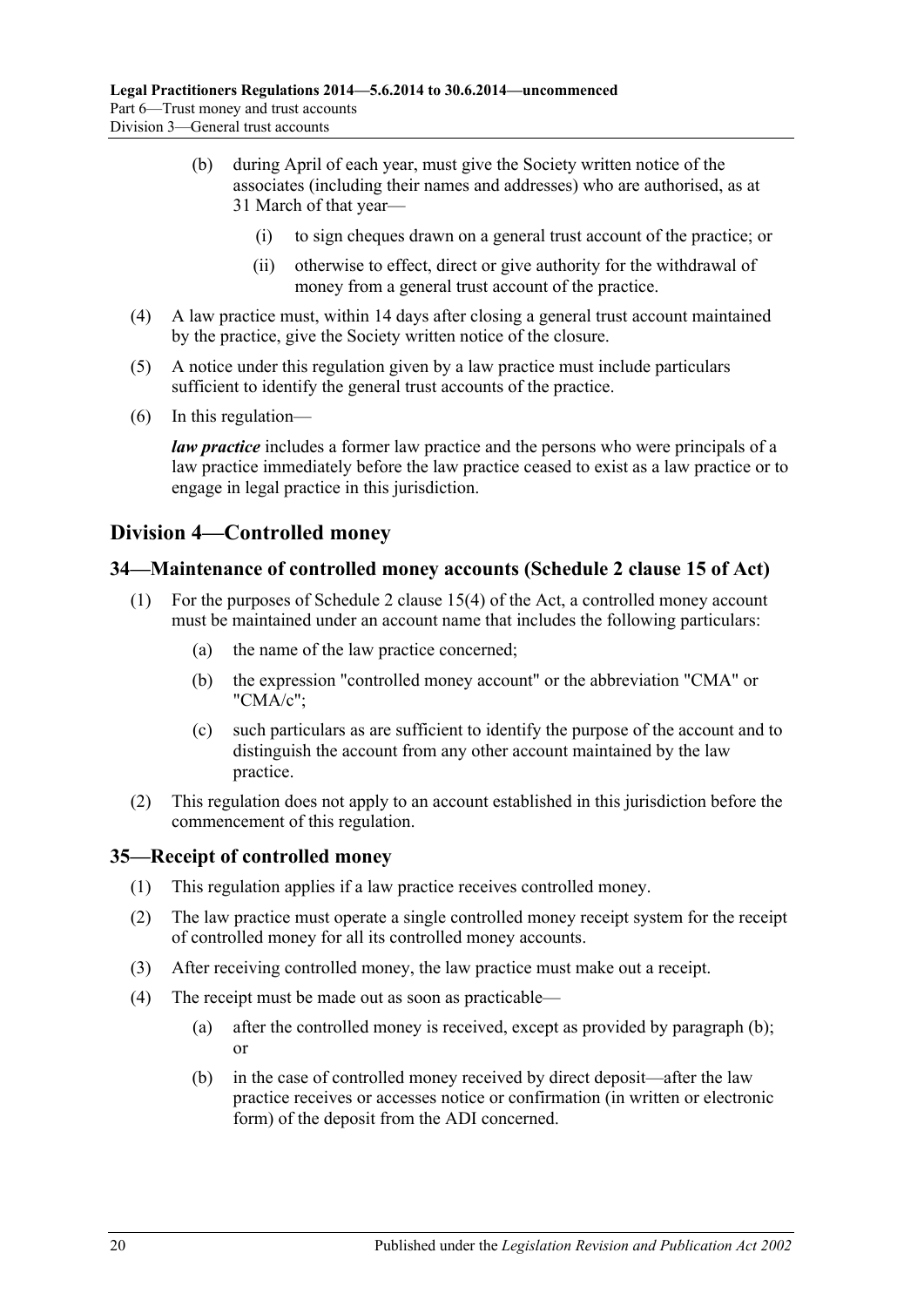- <span id="page-20-2"></span>(5) The receipt, containing the required particulars, must be made out in duplicate, whether by way of making a carbon copy or otherwise, unless at the time the receipt is made out those particulars are recorded by computer program in the register of controlled money.
- (6) For the purposes of [subregulation](#page-20-2) (5), the *required particulars* are as follows:
	- (a) the date the receipt is made out and, if different, the date of receipt of the money;
	- (b) the amount of money received;
	- (c) the form in which the money was received;
	- (d) the name of the person from whom the money was received;
	- (e) details clearly identifying the name of the person on whose behalf the money was received and the matter description and matter reference;
	- (f) particulars sufficient to identify the purpose for which the money was received;
	- (g) the name of and other details clearly identifying the controlled money account to be credited, unless the account has not been established by the time the receipt is made out;
	- (h) the name of the law practice, or the business name under which the law practice engages in legal practice, and the expression "controlled money receipt";
	- (i) the name of the person who made out the receipt;
	- (j) the number of the receipt.
- (7) If the controlled money account to be credited has not been established by the time the receipt is made out, the name of and other details clearly identifying the account when established must be included on the duplicate receipt (if any).
- (8) The original receipt is to be delivered, on request, to the person from whom the controlled money was received.
- (9) Receipts must be consecutively numbered and issued in consecutive sequence.
- (10) If a receipt is cancelled or not delivered, the original receipt must be kept.
- (11) A receipt is not required to be made out for any interest or other income received from the investment of controlled money and credited directly to a controlled money account.

## <span id="page-20-0"></span>**36—Deposit of controlled money (Schedule 2 clause 15 of Act)**

For the purposes of Schedule 2 clause 15(5) of the Act, the prescribed period for which a written direction referred to in Schedule 2 clause 15(1) of the Act is to be kept is 7 years after finalisation of the matter to which the direction relates.

## <span id="page-20-1"></span>**37—Withdrawal of controlled money must be authorised**

- <span id="page-20-3"></span>(1) A withdrawal of money from a controlled money account of a law practice must be effected by, under the direction of or with the authority of—
	- (a) an authorised principal of the law practice; or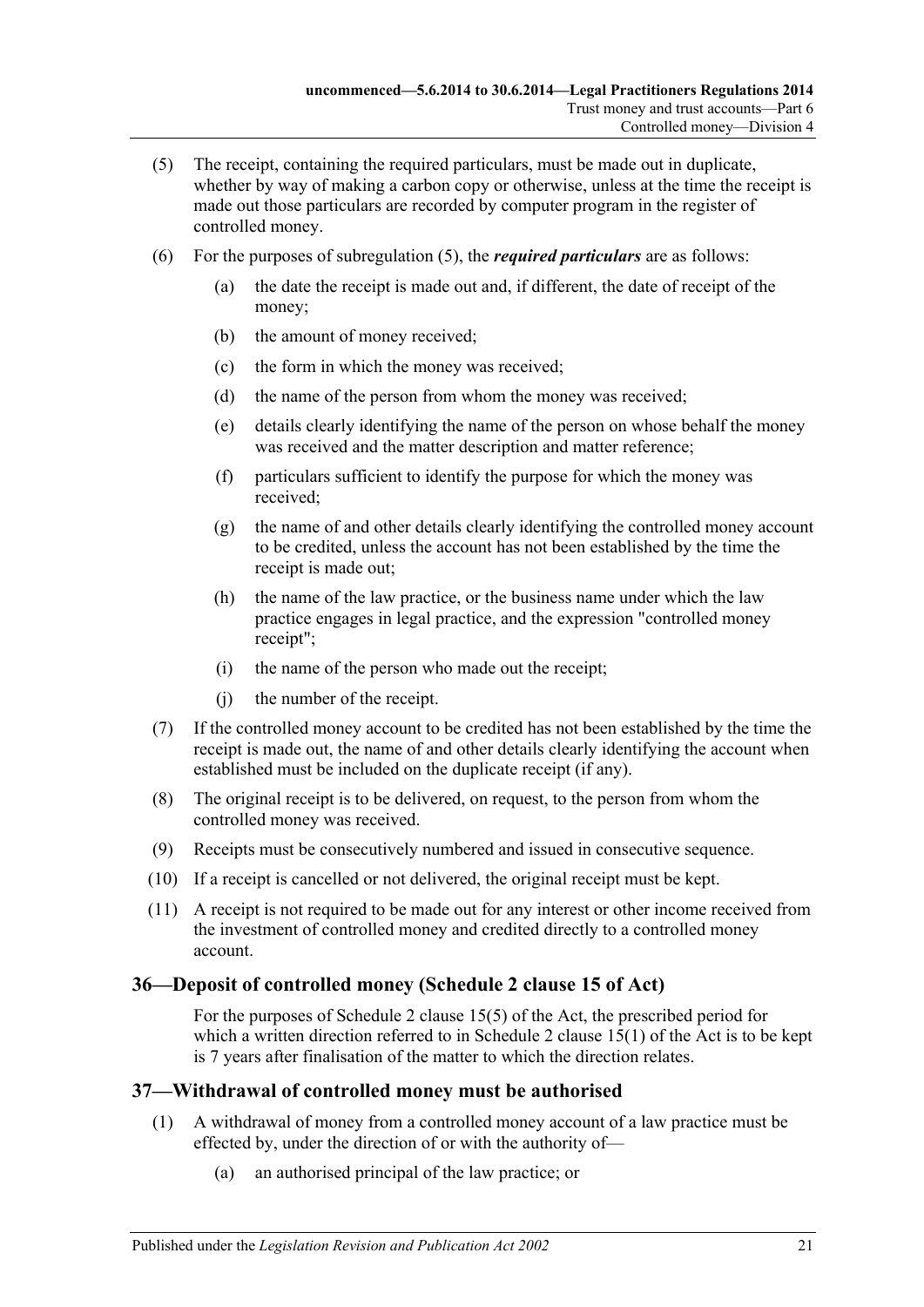- (b) if a principal referred to in [paragraph](#page-20-3) (a) is not available—
	- (i) an authorised legal practitioner associate; or
	- (ii) an authorised legal practitioner who holds an unrestricted practising certificate authorising the receipt of trust money; or
	- (iii) 2 or more authorised associates jointly.
- <span id="page-21-1"></span>(2) A written record of the required particulars must be kept of each withdrawal unless at the time the withdrawal is made those particulars are recorded by computer program.
- <span id="page-21-2"></span>(3) If at the time the withdrawal is made the required particulars are recorded by computer program, a written record must be kept that is sufficient to enable the accuracy of the particulars recorded by the computer program to be verified.
- <span id="page-21-4"></span>(4) For the purposes of [subregulations](#page-21-1) (2) and [\(3\),](#page-21-2) the required particulars are as follows:
	- (a) the date and number of the transaction;
	- (b) the amount withdrawn;
	- (c) in the case of a transfer made by electronic funds transfer—the name and number of the account to which the amount was transferred and the relevant BSB number;
	- (d) the name of the person to whom payment is to be made or, in the case of a payment to an ADI, the name or BSB number of the ADI and the name of the person receiving the benefit of the payment;
	- (e) details clearly identifying the name of the person on whose behalf the payment was made and the matter reference;
	- (f) particulars sufficient to identify the purpose for which the payment was made;
	- (g) the person or persons effecting, directing or authorising the withdrawal.
- (5) The particulars are to be recorded in the order in which the payments are recorded and are to be recorded separately for each controlled money account.
- (6) In this regulation—

*associate* means an associate of the law practice;

*authorised* means authorised by the law practice to effect, direct or give authority for a withdrawal of money from the controlled money account.

## <span id="page-21-0"></span>**38—Register of controlled money**

- (1) A law practice that receives controlled money must maintain a register of controlled money consisting of the records of controlled money movements for the controlled money accounts of the practice.
- (2) A separate record of controlled money movements must be maintained for each controlled money account.
- <span id="page-21-3"></span>(3) A record of controlled money movements for a controlled money account must record the following information:
	- (a) the name of the person on whose behalf the controlled money is held;
	- (b) the person's address;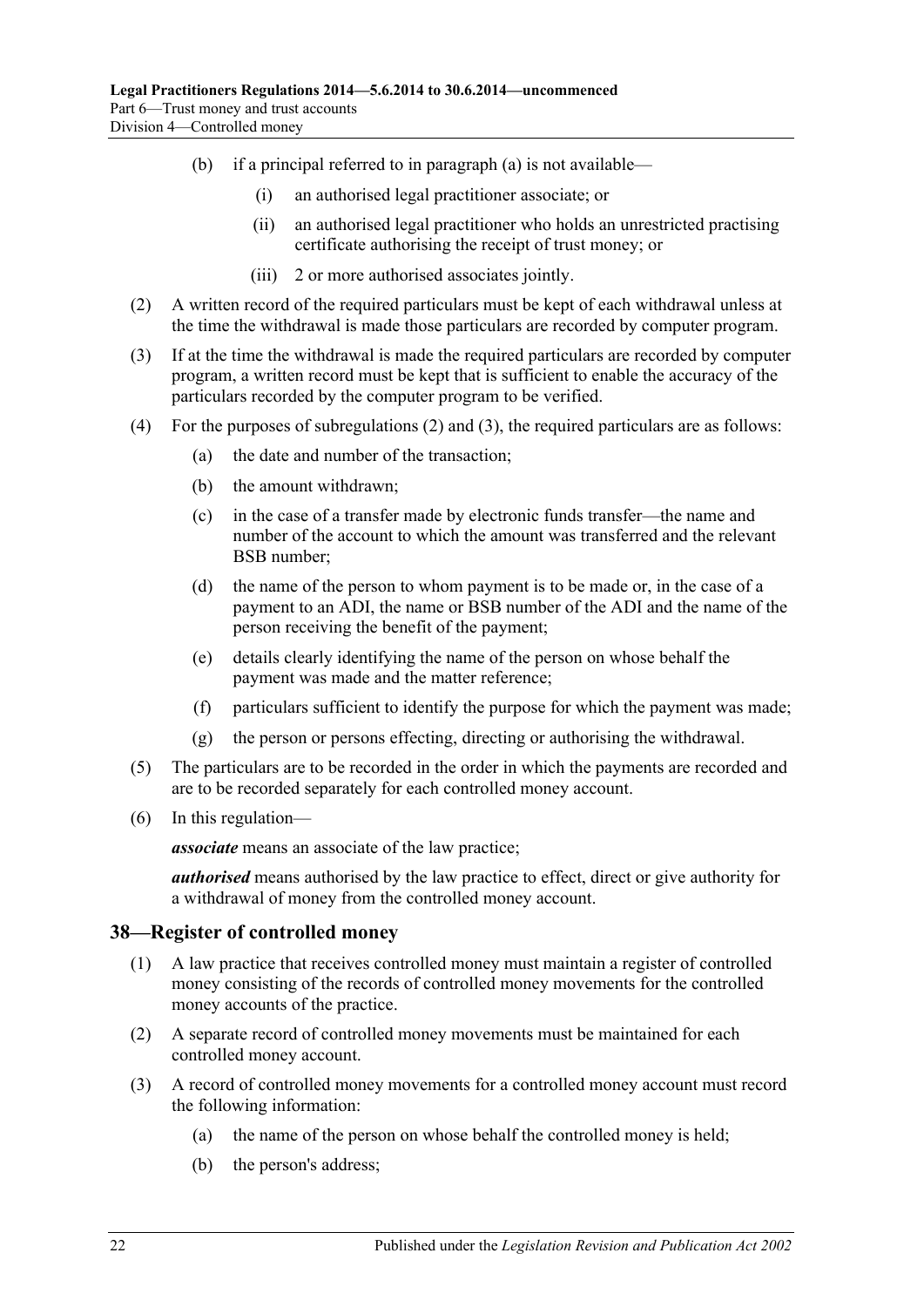- (c) particulars sufficient to identify the matter;
- (d) any changes to the information referred to in [paragraphs](#page-21-3) (a) to [\(c\).](#page-22-2)
- <span id="page-22-2"></span>(4) The following particulars must be recorded in a record of controlled money movements for a controlled money account:
	- (a) the date the controlled money was received;
	- (b) the number of the receipt;
	- (c) the date the money was deposited in the controlled money account;
	- (d) the name of and other details clearly identifying the controlled money account;
	- (e) the amount of controlled money deposited;
	- (f) details of the deposit sufficient to identify the deposit;
	- (g) interest received;
	- (h) details of any payments from the controlled money account, including the particulars required to be recorded under [regulation](#page-21-4) 37(4).
- (5) With the exception of interest and other income received in respect of controlled money, particulars of receipts and payments must be entered in the register as soon as practicable after the controlled money is received by the law practice or any payment is made.
- (6) Interest and other income received in respect of controlled money must be entered in the register as soon as practicable after the law practice is notified of its receipt.
- (7) The law practice must keep as part of its trust records all supporting information (including ADI statements and notifications of interest received) relating to controlled money.
- (8) Within 15 business days after each named month, the law practice must prepare and keep as a permanent record a statement as at the end of the named month—
	- (a) containing a list of the practice's controlled money accounts showing—
		- (i) the name, number and balance of each account in the register; and
		- (ii) the name of the person on whose behalf the controlled money in each account was held; and
		- (iii) a short description of the matter to which each account relates; and
	- (b) showing the date the statement was prepared.

#### <span id="page-22-0"></span>**Division 5—Transit money**

## <span id="page-22-1"></span>**39—Information to be recorded about transit money (Schedule 2 clause 17 of Act)**

For the purposes of Schedule 2 clause 17(2) of the Act, a law practice must, in respect of transit money received by the practice, record and keep brief particulars sufficient to identify the relevant transaction and any purpose for which the money was received.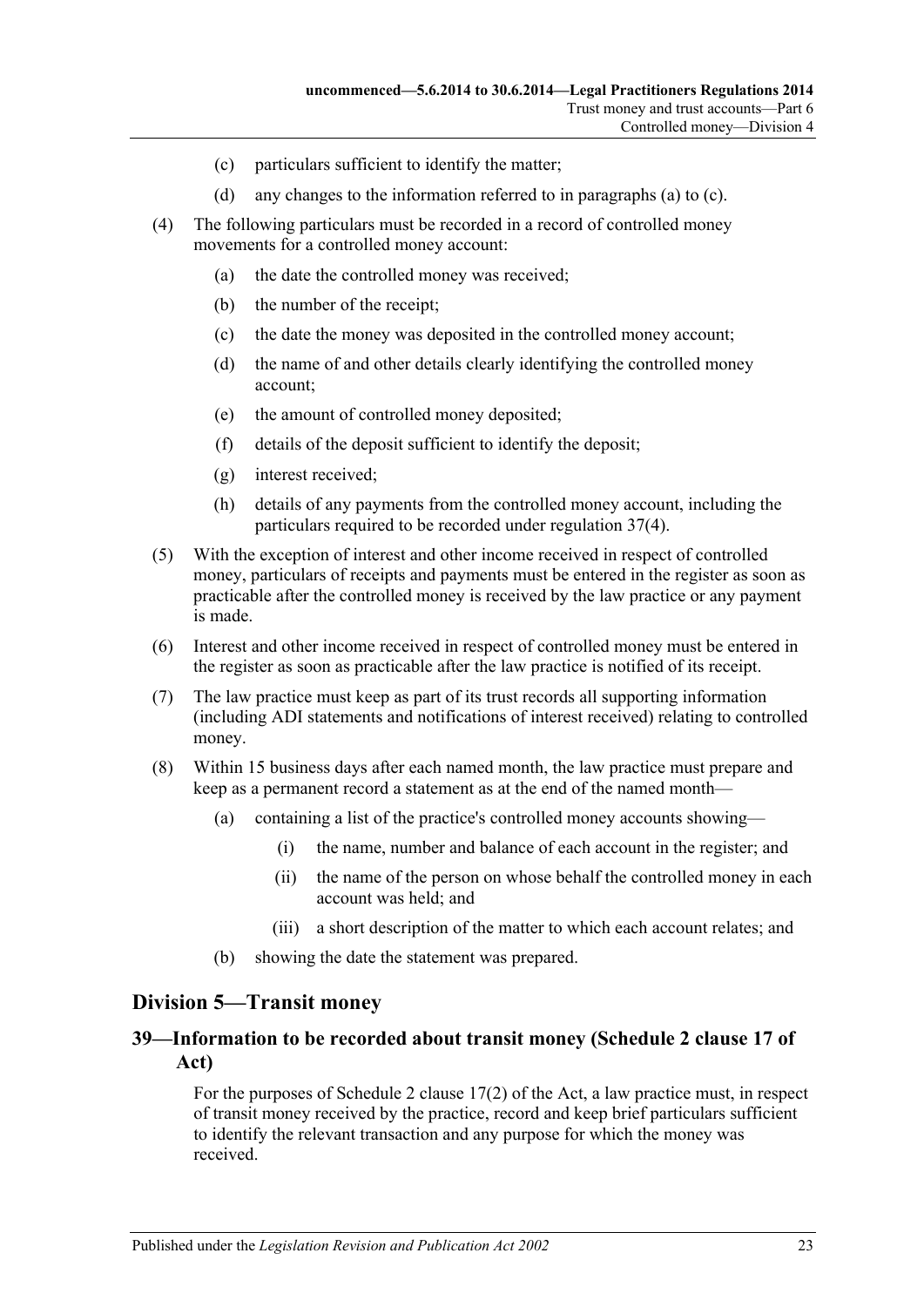## <span id="page-23-0"></span>**Division 6—Trust money generally**

#### <span id="page-23-1"></span>**40—Trust account statements**

- (1) A law practice must furnish a trust account statement to each person for whom or on whose behalf trust money (other than transit money) is held or controlled by the law practice or an associate of the practice.
- (2) In the case of trust money in respect of which the law practice is required to maintain a trust ledger account, the practice must furnish a separate statement for each trust ledger account.
- (3) In the case of controlled money in respect of which the law practice is required to maintain a record of controlled money movements, the practice must furnish a separate statement for each record.
- (4) In the case of trust money subject to a power given to the law practice or an associate of the practice in respect of which the practice is required to keep a record of all dealings with the money to which the practice or associate is a party, the practice must furnish a separate statement for each record.
- (5) A trust account statement is to contain particulars of—
	- (a) all the information required to be kept under this Part in relation to the trust money included in the relevant ledger account or record; and
	- (b) the remaining balance (if any) of the money.
- (6) A trust account statement is to be furnished—
	- (a) as soon as practicable after completion of the matter to which the ledger account or record relates; or
	- (b) as soon as practicable after the person for whom or on whose behalf the money is held or controlled makes a reasonable request for the statement during the course of the matter; or
	- (c) except as provided by [subregulation](#page-23-3) (7), as soon as practicable after 30 June in each year.
- <span id="page-23-4"></span><span id="page-23-3"></span>(7) The law practice is not required to furnish a trust account statement under [subregulation](#page-23-4)  $(6)(c)$  in respect of a ledger account or record if at 30 June—
	- (a) the ledger account or record has been open for less than 6 months; or
	- (b) the balance of the ledger account or record is 0 and no transaction affecting the account has taken place within the previous 12 months; or
	- (c) a trust account statement has been furnished within the previous 12 months and there has been no subsequent transaction affecting the ledger account or record.
- (8) The law practice must keep a copy of a trust account statement furnished under this regulation.

## <span id="page-23-2"></span>**41—Trust account statements for sophisticated clients**

(1) [Regulation](#page-23-1) 40 does not apply to a sophisticated client to the extent to which the client directs the law practice not to provide trust account statements under that regulation.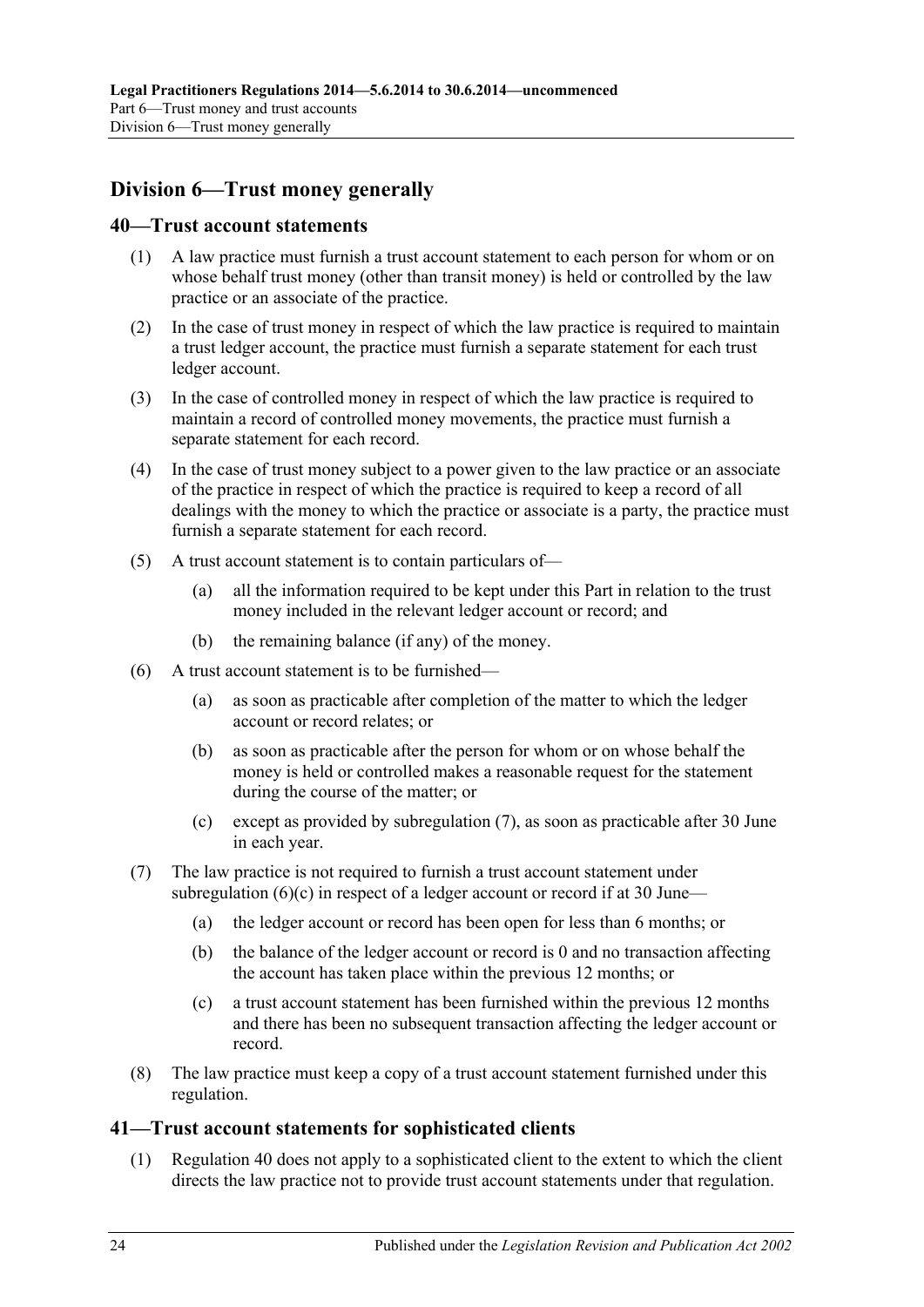- (2) If the sophisticated client directs the law practice to provide trust account statements on a basis different from that prescribed by [regulation](#page-23-1) 40, the law practice must provide those statements as directed, except to the extent to which the direction is unreasonably onerous.
- (3) The law practice must keep a copy of a trust account statement provided under this regulation.
- (4) In this regulation—

*sophisticated client* has the same meaning as in Schedule 3 of the Act.

## <span id="page-24-0"></span>**42—Register of investments**

- (1) The law practice must maintain a register of investments of trust money.
- (2) The register must record the following information in relation to each investment:
	- (a) the name in which the investment is held;
	- (b) the name of the person on whose behalf the investment is made;
	- (c) the person's address;
	- (d) particulars sufficient to identify the investment;
	- (e) the amount invested;
	- (f) the date the investment was made;
	- (g) particulars sufficient to identify the source of the investment, including, for example—
		- (i) a reference to the relevant trust ledger; and
		- (ii) a reference to the written authority to make the investment; and
		- (iii) the number of the cheque for the amount to be invested;
	- (h) details of any documents evidencing the investment;
	- (i) details of any interest received from the investment or credited directly to the investment;
	- (j) details of the repayment of the investment and any interest, on maturity or otherwise.
- (3) This regulation does not require particulars to be recorded in the register if the particulars are required to be recorded elsewhere by another regulation.

## <span id="page-24-1"></span>**43—Trust money subject to specific powers (Schedule 2 clause 18 of Act)**

- (1) This regulation has effect for the purposes of Schedule 2 clause 18(2) of the Act.
- (2) If a law practice or an associate of the practice is given a power to deal with trust money for or on behalf of another person, the practice must keep—
	- (a) a record of all dealings with the money to which the practice or associate is a party; and
	- (b) all supporting information in relation to the dealings,

in a manner that enables the dealings to be clearly understood.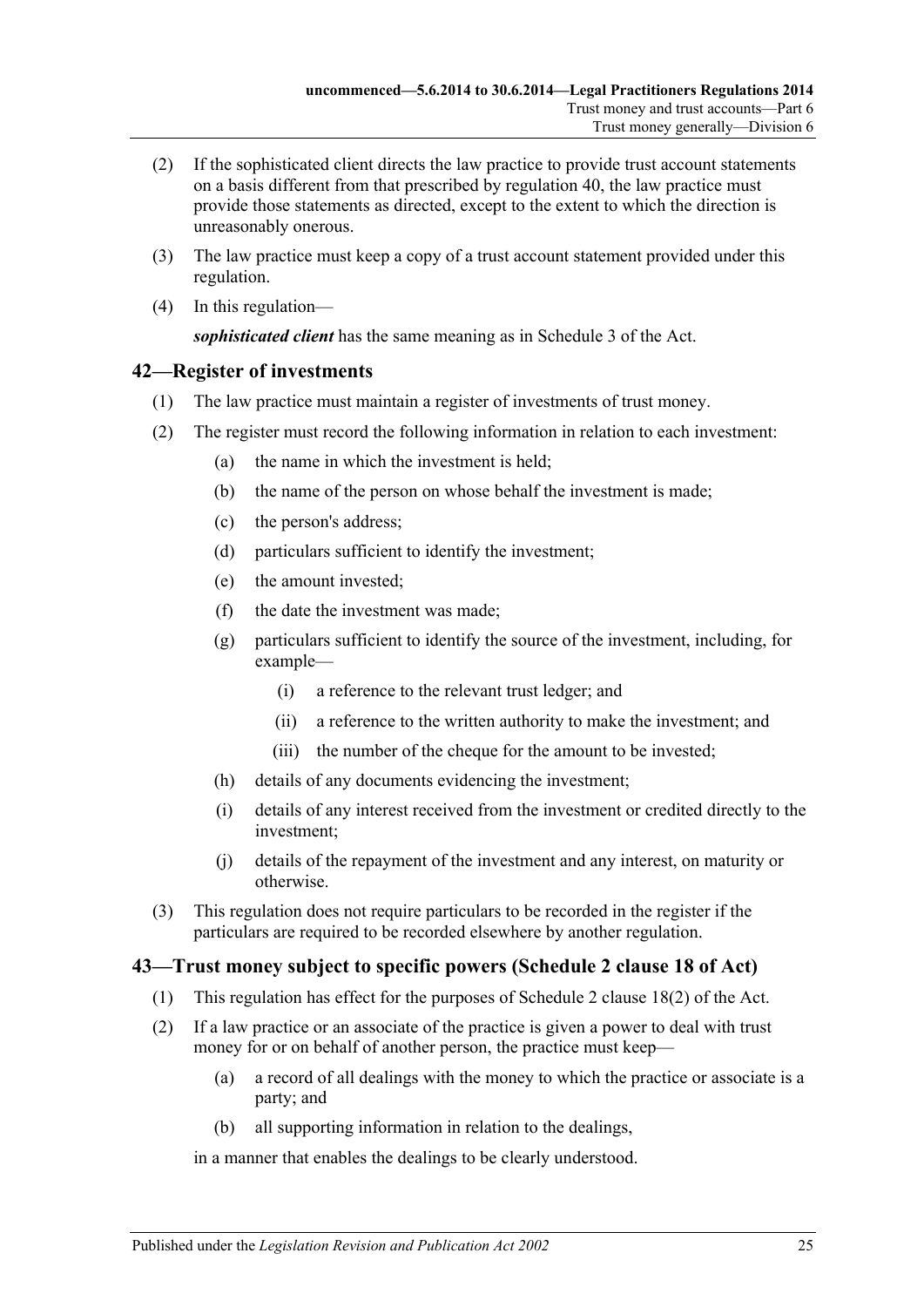(3) The record, supporting information and power must be kept by the law practice as part of the practice's trust records.

## <span id="page-25-2"></span><span id="page-25-0"></span>**44—Register of powers and estates in relation to trust money**

- (1) A law practice must maintain a register of powers and estates in respect of which the law practice or an associate of the practice is acting or entitled to act, alone or jointly with the law practice or 1 or more associates of the practice, in relation to trust money.
- (2) [Subregulation](#page-25-2) (1) does not apply where the law practice or associate is also required to act jointly with 1 or more persons who are not associates of the practice.
- (3) The register of powers and estates must record—
	- (a) the name and address of the donor and date of each power; and
	- (b) the name and date of death of the deceased in respect of each estate of which the law practice or associate is executor or administrator.

## <span id="page-25-1"></span>**45—Withdrawing trust money for legal costs (Schedule 2 clause 22 of Act)**

- (1) This regulation prescribes, for the purposes of Schedule 2 clause 22(1)(b) of the Act, the procedure for the withdrawal of trust money held in a general trust account or controlled money account of a law practice for payment of legal costs owing to the practice by the person for whom the trust money was paid into the account.
- (2) The trust money may be withdrawn in accordance with the procedure set out in either [subregulation](#page-25-3) (3) or [\(4\).](#page-25-4)
- <span id="page-25-5"></span><span id="page-25-3"></span>(3) The law practice may withdraw the trust money—
	- $(a)$  if—
		- (i) the money is withdrawn in accordance with a costs agreement that complies with the legislation under which it is made and that authorises the withdrawal; or
		- (ii) the money is withdrawn in accordance with instructions that have been received by the practice and that authorise the withdrawal; or
		- (iii) the money is owed to the practice by way of reimbursement of money already paid by the practice on behalf of the person; and
	- (b) if, before effecting the withdrawal, the practice gives or sends to the person—
		- (i) a request for payment, referring to the proposed withdrawal; or
		- (ii) a written notice of withdrawal.
- <span id="page-25-6"></span><span id="page-25-4"></span>(4) The law practice may withdraw the trust money—
	- (a) if the practice has given the person a bill relating to the money; and
	- $(b)$  if—
		- (i) the person has not objected to withdrawal of the money within 7 days after being given the bill; or
		- (ii) the person has objected within 7 days after being given the bill but has not applied for a review of the legal costs under the Act within 60 days after being given the bill; or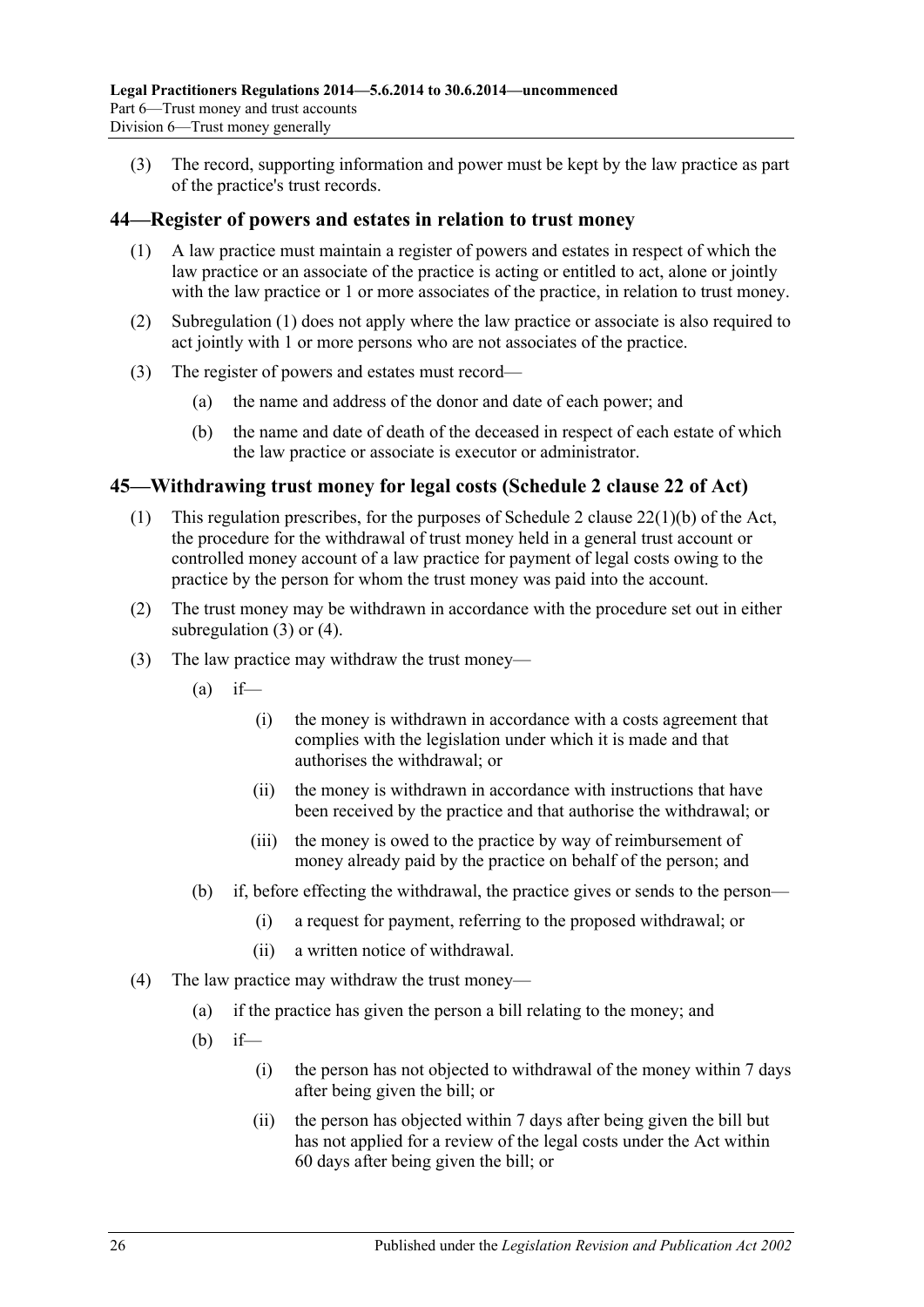- (iii) the money otherwise becomes legally payable.
- (5) Instructions mentioned in [subregulation](#page-25-5)  $(3)(a)(ii)$ 
	- (a) if given in writing, must be kept as a permanent record; or
	- (b) if not given in writing, must be confirmed in writing either before, or not later than 5 business days after, the law practice effects the withdrawal and a copy must be kept as a permanent record.
- (6) For the purposes of [subregulation](#page-25-6)  $(3)(a)(iii)$ , money is taken to have been paid by the law practice on behalf of the person when the relevant account of the practice has been debited.

#### <span id="page-26-0"></span>**46—Keeping of trust records (Schedule 2 clause 25 of Act)**

- (1) This regulation has effect for the purposes of Schedule 2 clause 25 of the Act for the keeping in a permanent form of a law practice's trust records in relation to trust money received by the practice.
- (2) The trust records are to be kept for a period of 7 years after—
	- (a) in the case of a trust record referred to in paragraphs (a) to (m) (inclusive) of the definition of *trust records* in Schedule 2 clause 1 of the Act—the only or the last transaction entry in the trust record; or
	- (b) in the case of any other trust record—finalisation of the matter to which the trust record relates.
- (3) This regulation does not apply to a written direction referred to in Schedule 2 clause  $12(1)(a)$  or  $15(1)$  of the Act.

## <span id="page-26-1"></span>**47—Keeping other records and information**

- (1) A record maintained under [regulation](#page-8-0) 16 is, so far as it relates to particular information, to be kept by the law practice for a period of 7 years after finalisation of the matter to which the record relates.
- (2) Any other record or information required by this Part to be kept by a law practice is to be kept for a period of 7 years after finalisation of the matter to which the record relates.
- (3) This regulation does not apply to records to which [regulation](#page-11-0) 22, [regulation](#page-20-0) 36 or [regulation](#page-26-0) 46 applies.

#### <span id="page-26-2"></span>**48—Statements regarding receipt or holding of trust money**

- <span id="page-26-3"></span>(1) The Society may, by notice given under this regulation, require a law practice to give the Society a statement—
	- (a) specifying whether or not the practice has during a period specified by the Society received or held trust money; and
	- (b) if it has received or held trust money during that period, specifying to which of the following categories the trust money belongs:
		- (i) general trust money (being trust money other than that referred to in [subparagraphs](#page-26-3) (ii) to [\(iv\)](#page-27-2) (inclusive));
		- (ii) controlled money;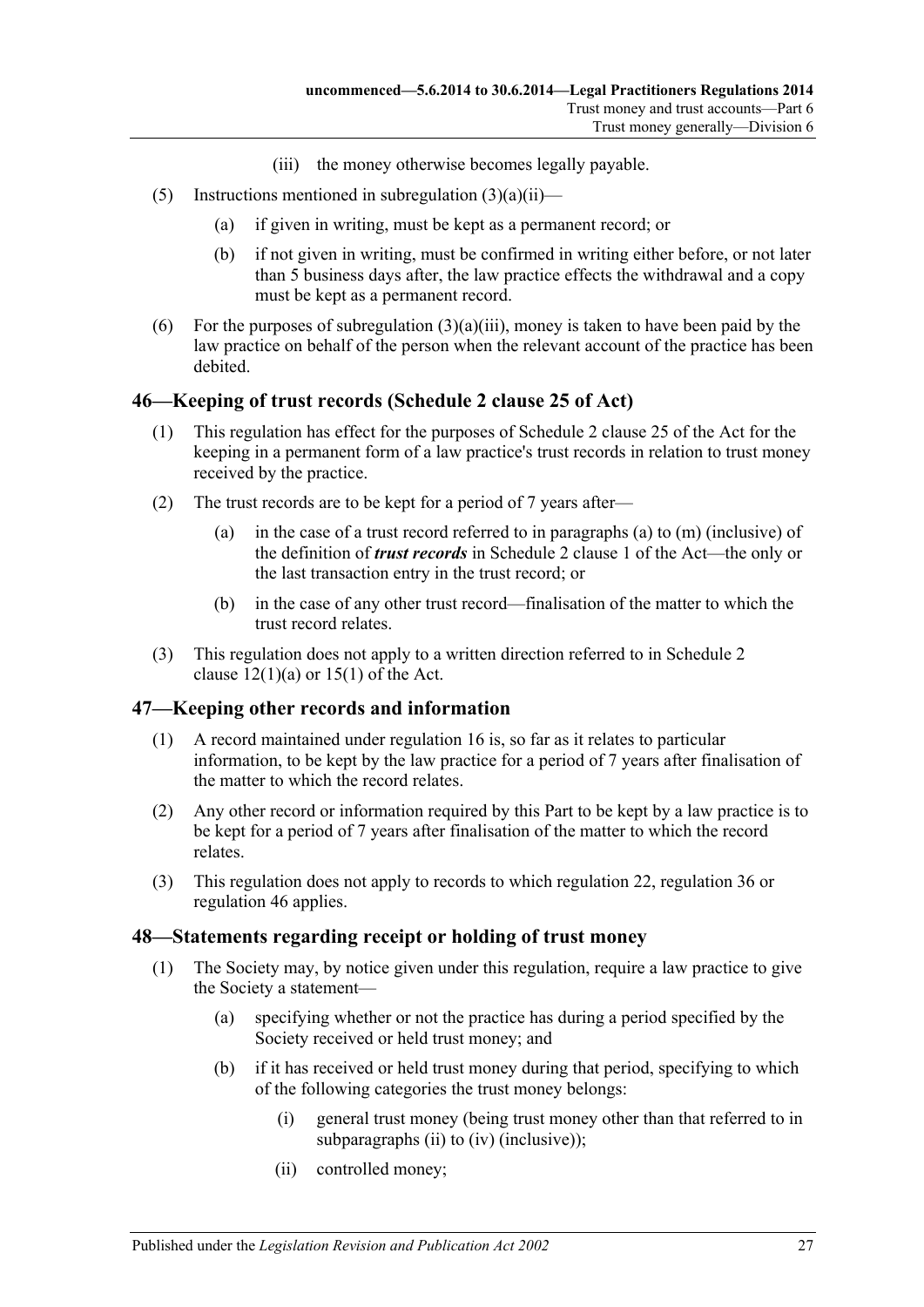- (iii) transit money;
- (iv) money subject to a power.
- <span id="page-27-2"></span>(2) A notice may be given so as to apply in respect of 1 or more periods (whether they occur annually or otherwise), and may be withdrawn or varied by a further notice.
- (3) A notice may specify the time by which or the period during which the requirement is to be complied with.
- (4) A notice is given to—
	- (a) a particular law practice by sending the notice by post to the practice; or
	- (b) a particular class of law practices by publishing the notice in a circular distributed generally to law practices of the class or in a magazine or other publication available generally to law practices of the class.
- (5) A law practice—
	- (a) must comply with a requirement imposed on it under this regulation and must do so by the time or during the period specified in the notice for compliance; and
	- (b) must not include in the statement any information that is false or misleading in a material particular.

## <span id="page-27-0"></span>**Division 7—External examinations**

#### <span id="page-27-4"></span><span id="page-27-1"></span>**49—Appointment of external examiner (Schedule 2 clause 34 of Act)**

- (1) The appointment by a law practice of a firm of public accountants of which at least 1 member is a designated person will, for the purposes of Schedule 2 clause 34(1) of the Act, be taken to be a valid appointment under that clause of each person who is, from time to time, a member of the firm and is a designated person.
- <span id="page-27-3"></span>(2) A designated person or firm may only be appointed by a law practice under this regulation if the designated person or firm agrees to the appointment by notice in writing addressed to the practice.
- (3) A person must not hold himself or herself out, or act, as a law practice's approved external examiner unless—
	- (a) the person is a designated person; and
	- (b) the person or his or her firm has agreed to the appointment in accordance with [subregulation](#page-27-3) (2).
- (4) A law practice must, within 2 months, give the Society notice in writing of the appointment of a designated person as an external examiner.
- (5) A designated person who has been appointed under this regulation may not resign or be removed from office by a law practice without the prior approval of the Society.
- <span id="page-27-5"></span>(6) Subject to [subregulation](#page-27-4) (1), if a designated person appointed under this regulation—
	- (a) dies; or
	- (b) with the approval of the Society, resigns or is removed from office; or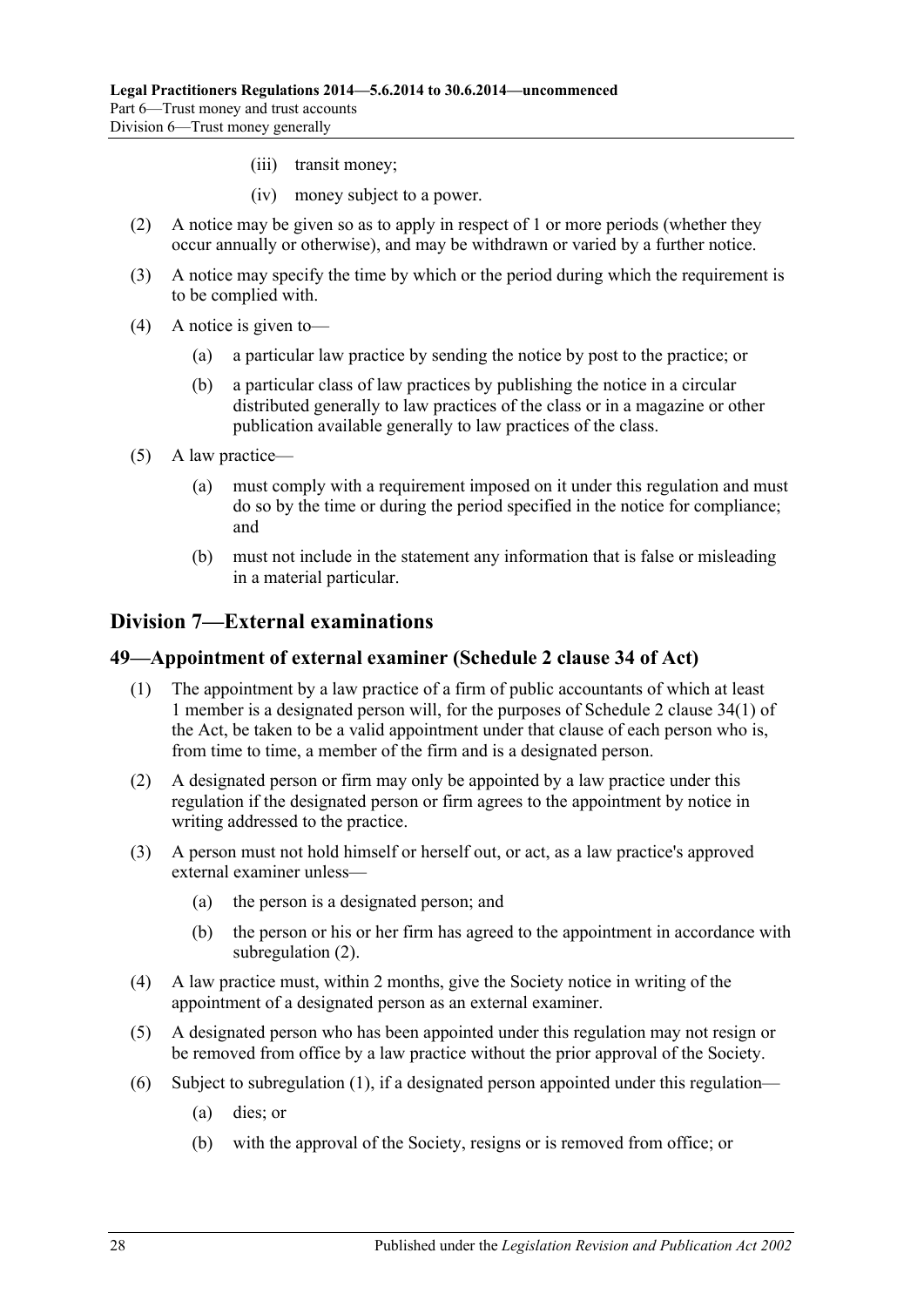(c) becomes incapable of auditing the accounts of the law practice (whether because the Society has revoked the designation or for another reason),

<span id="page-28-2"></span>the practice must, within 2 months, appoint another designated person and give the Society notice in writing of the appointment and the details of the events referred to in [paragraphs](#page-27-5) (a) to [\(c\)](#page-28-2) (inclusive) that led to the new appointment.

#### <span id="page-28-0"></span>**50—No requirement for external examinations for transit money**

If the only trust money received or held by a law practice during a financial year is transit money, the practice's trust records in respect of that year are not required to be externally examined.

#### <span id="page-28-1"></span>**51—Carrying out examination (Schedule 2 clause 38 of Act)**

- (1) This regulation has effect for the purposes of Schedule 2 clause 38 of the Act in connection with an external examination of trust records.
- (2) An external examiner appointed to examine a law practice's trust records under Schedule 2 Part 3 of the Act must conduct such examinations in accordance with these regulations as and when such examinations are required under the Act.
- (3) If a law practice carries on practice at more than 1 place, the Society may from time to time give such directions as the Society thinks fit for separate examination of the practice's trust records in respect of the practice carried on at each place.
- <span id="page-28-4"></span><span id="page-28-3"></span>(4) In carrying out an examination, the external examiner must—
	- (a) make checks that will enable the examiner to give an opinion as to whether the law practice has, during the period covered by the examination, complied with the Act and these regulations relating to the practice's trust account and records; and
	- (b) ascertain whether a trust account was kept by the law practice during that period; and
	- (c) make a general test examination of any trust account kept by the law practice and of the pass books and statements relating to any such account during that period; and
	- (d) ascertain whether the law practice holds any investments of trust money and obtain independent verification of each such investment; and
	- (e) make a comparison as to no fewer than 2 dates (1 to be the last day of the period of the examination and 1 other to be a date within that period selected by the examiner) between—
		- (i) the liabilities of the law practice to the practice's clients and to other persons in connection with the practice as shown by the practice's trust ledger accounts and the records kept under this Part; and
		- (ii) the aggregate of the balances standing to the credit of the law practice's trust account and on deposit by the practice in the combined trust account under section 53 of the Act; and
	- (f) ask for such information and explanations as the auditor may require for the purposes of this regulation.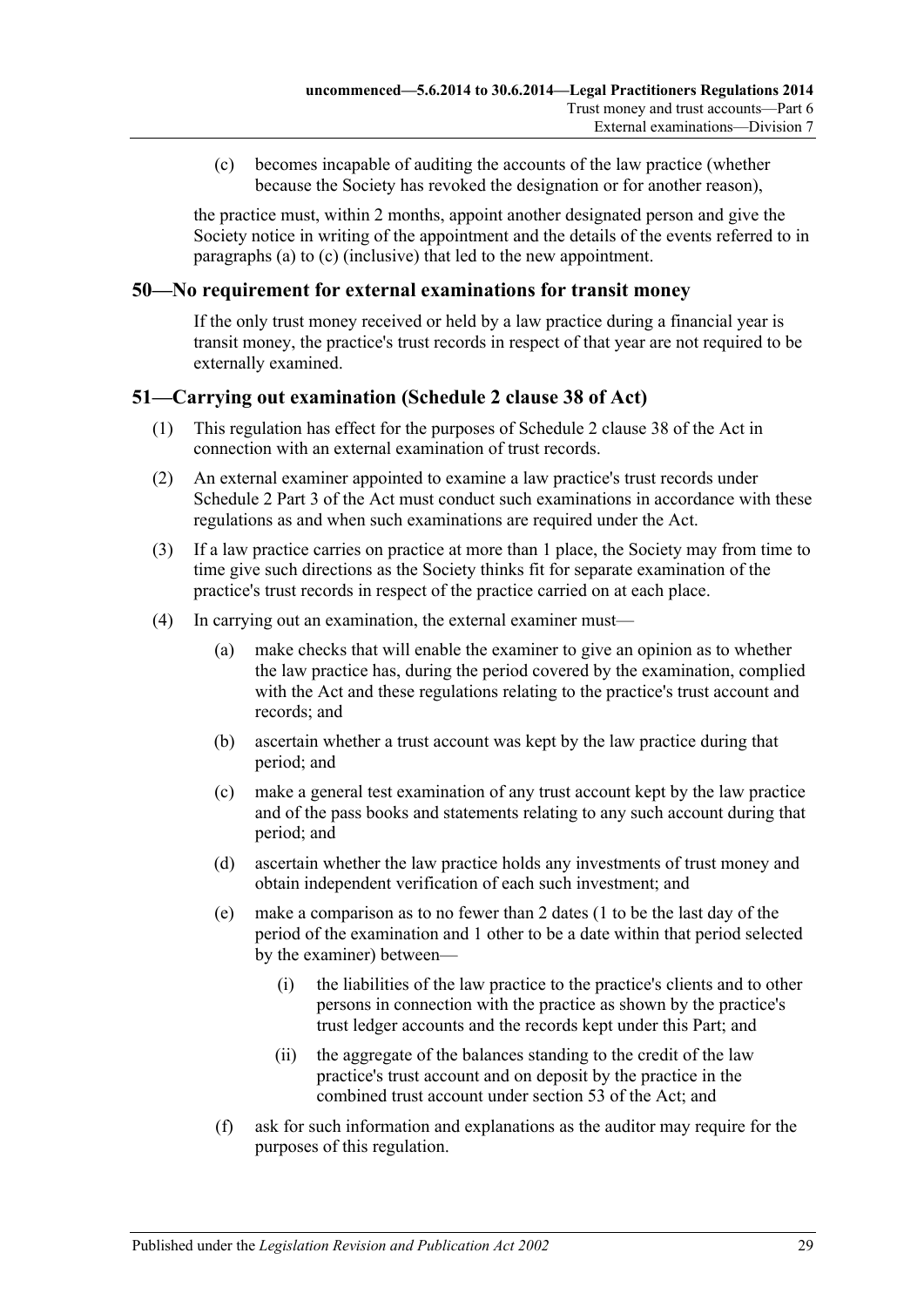(5) For the purpose of making checks, and the general test examination referred to in [subregulation](#page-28-3) (4), the external examiner is entitled to examine such number of dealings representative of each phase of the law practice's practice as the examiner in the circumstances considers reasonable.

## <span id="page-29-0"></span>**52—External examiner's report (Schedule 2 clause 39 of Act)**

- (1) The external examiner must, in each report for the purposes of Schedule 2 Part 3 of the Act, include all matters relating to the law practice's accounts and records that should, in the examiner's opinion, be communicated to the Society and, in particular, deal with each of the following matters:
	- (a) whether the accounts and records appear to have been kept regularly and properly written up at all times;
	- (b) whether the accounts and records have been ready for examination at the times appointed by the examiner;
	- (c) whether the law practice has complied with the examiner's requirements;
	- (d) whether, at any time during the period of the examination, the law practice's trust account was overdrawn or deficient and, if so, the full explanation for that given by the practice;
	- (e) whether the law practice has, or has had, any debit balances in his or her trust ledger accounts and the explanation or reason for such a debit given by the practice;
	- (f) whether the law practice has drawn from his or her trust account a sum on account of costs or otherwise without at the same time allocating the drawing to a specific account (other than a sum deposited in the combined trust account under section 53 of the Act);
	- (g) whether the law practice has complied with section 53 of the Act;
	- (h) whether the law practice holds any investments of trust money and, if so, any independent verification of such investments obtained by the examiner for the purposes of [regulation](#page-28-4) 51(4)(d);
	- (i) if the law practice uses a computer program to keep the practice's accounts and records, whether the program allows for the accounts and records to be conveniently and properly audited;
	- (j) any other matter required by the Act to be included in the report.
- (2) A report need not deal with deficiencies in a trust account that have been promptly rectified and were due to inadvertence or trust account errors provided that, in the case of deficiencies due to inadvertence, the total of the deficiencies has not exceeded \$100 in any 3 month period.
- (3) The examiner must deliver a copy of the report to the law practice.
- (4) The law practice must keep the copy of the external examiner's report and produce it on demand to the external examiner making the next succeeding examination of the practice's accounts and records.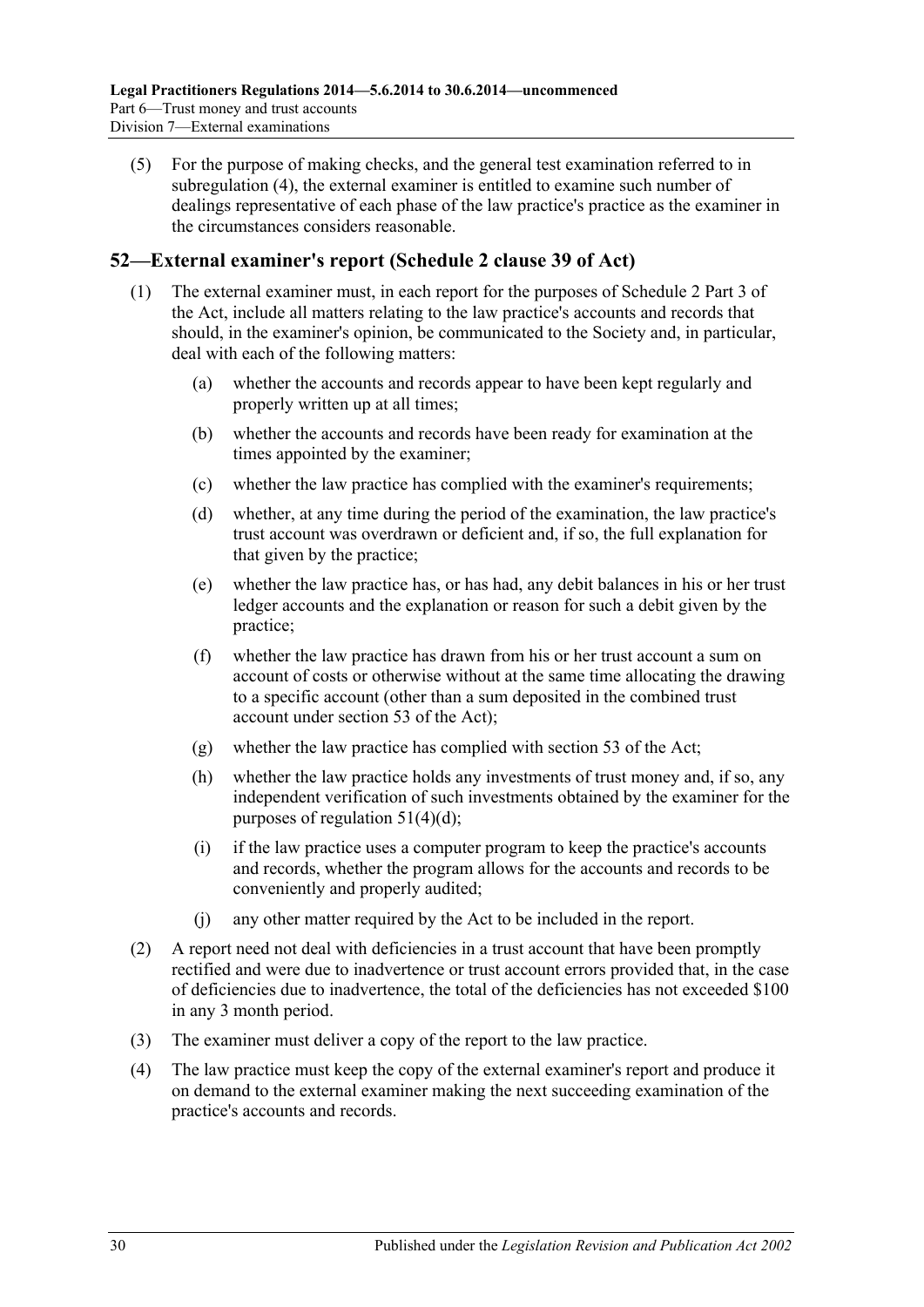## <span id="page-30-0"></span>**53—Conditions on approval of ADIs (Schedule 2 clause 41 of Act)**

For the purposes of Schedule 2 clause 41(3) of the Act, the kinds of conditions that may be imposed on an approval of an ADI under Schedule 2 clause 41 of the Act are conditions that provide for, or conditions that require arrangements to be negotiated and entered into between the ADI and the Society that provide for, any 1 or more of the following:

- <span id="page-30-5"></span>(a) the payment of interest to the Society on the whole or any part of deposits in trust accounts;
- (b) the manner in which the Society is informed of amounts held in trust accounts;
- (c) the auditing of balances in trust accounts;
- <span id="page-30-6"></span>(d) the keeping of any trust accounts or only trust accounts of a particular class (for example, controlled money accounts);
- (e) any matters relevant to [paragraphs](#page-30-5) (a) to [\(d\).](#page-30-6)

## <span id="page-30-7"></span><span id="page-30-1"></span>**54—Information to be provided to Society (Schedule 2 clause 48 of Act)**

- (1) For the purposes of Schedule 2 clause 48 of the Act, a law practice must notify the Society of the following details in respect of each account that is maintained at an ADI by the law practice (or by any legal practitioner associate of the practice) and in which is held money entrusted to the law practice (or by any legal practitioner associate of the practice):
	- (a) the name of the ADI, together with its BSB number;
	- (b) the name of the account, together with its account number;
	- (c) the name of each person who is authorised to operate on the account;
	- (d) for each amount of money so entrusted—
		- (i) the name of the person for whom the money is entrusted; and
		- (ii) the purpose for which the money is entrusted; and
		- (iii) the date on which money is deposited in the account, together with the manner in which it is deposited; and
		- (iv) the date on which the money is withdrawn from the account, together with the manner in which it is withdrawn.
- (2) The matters referred to in [subregulation](#page-30-7) (1) must be notified to the Society at such times, and in such manner, as the Society requires.

## <span id="page-30-2"></span>**Division 8—Miscellaneous**

## <span id="page-30-3"></span>**55—Law practice closing down, closing office or ceasing to receive or hold trust money**

- <span id="page-30-4"></span>(1) A law practice that holds trust money must give the Society at least 14 days' written notice of its intention—
	- (a) to cease to exist as a law practice; or
	- (b) to cease to engage in legal practice in this jurisdiction; or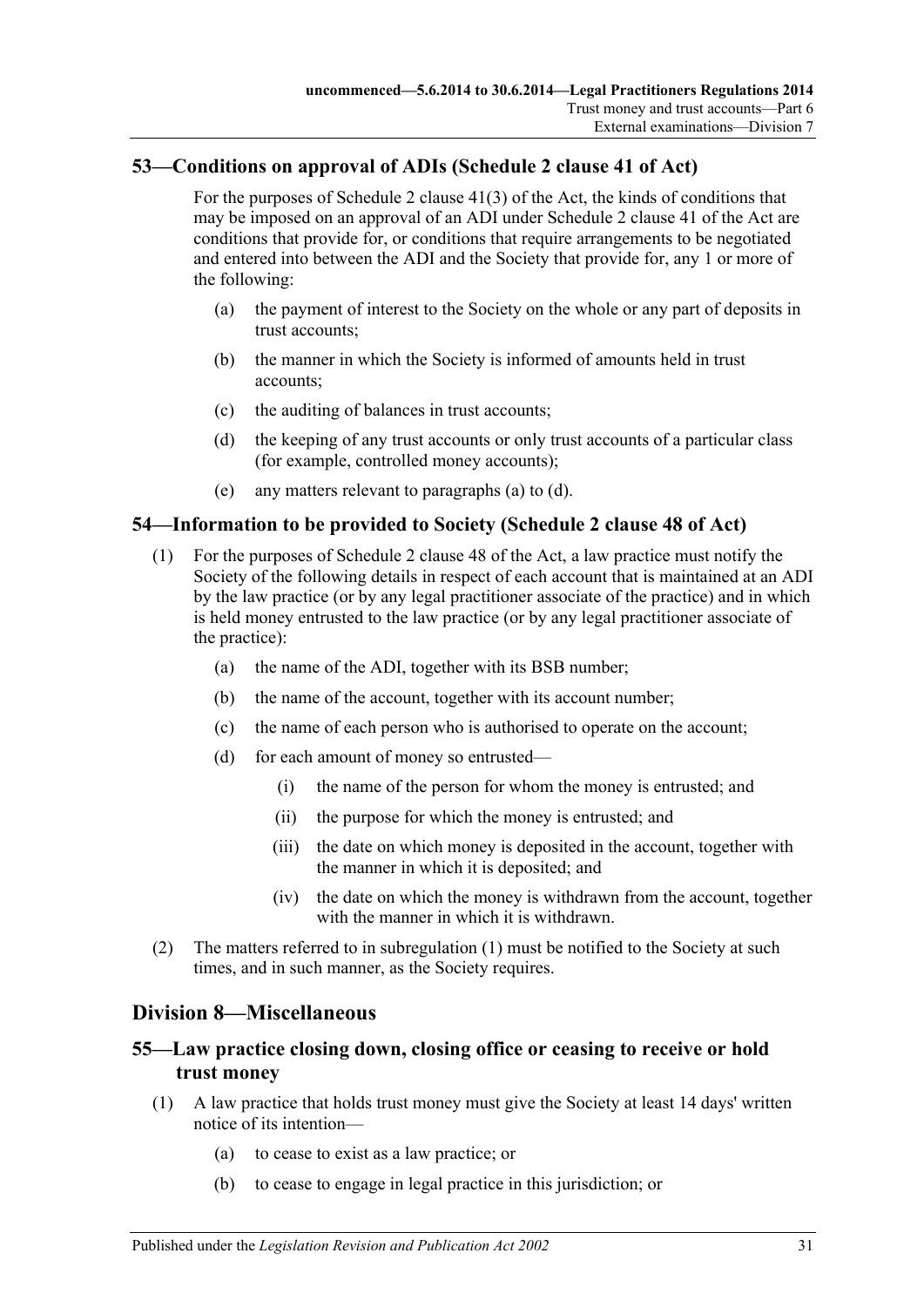- (c) to cease to practise in such a way as to receive trust money.
- (2) Within 14 days of ceasing to hold trust money, a law practice that holds trust money must give the Society—
	- (a) written notice of that fact; and
	- (b) if the practice has not given a notice under [subregulation](#page-30-4) (1) within the previous 28 days, a notice that complies with that subregulation.
- (3) A notice under this regulation must include particulars sufficient to identify—
	- (a) a law practice's general trust accounts and controlled money accounts; and
	- (b) trust money controlled by the practice (or by an associate) pursuant to a power; and
	- (c) trust money invested by the practice.
- (4) In this regulation—

*law practice* includes a former law practice and the persons who were principals of a law practice immediately before the law practice ceased to exist as a law practice or to engage in legal practice in this jurisdiction.

#### <span id="page-31-0"></span>**56—Exemptions**

The Society—

- (a) may exempt a law practice from complying with any of the provisions of Schedule 2 of the Act, subject to any conditions that may be imposed by the Society; and
- (b) may, at any time, impose a new condition on the exemption, amend or revoke a condition already imposed on the exemption, or revoke the exemption.

## <span id="page-31-1"></span>**57—Transitional provision—retention of accounts and records kept under revoked regulations**

- (1) An account or record that a legal practitioner was required to retain under regulation 23 of the *[Legal Practitioners Regulations](http://www.legislation.sa.gov.au/index.aspx?action=legref&type=subordleg&legtitle=Legal%20Practitioners%20Regulations%202009) 2009* immediately before the revocation of those regulations by these regulations must be retained by the practitioner until the expiry of 7 years after the last entry was made in the account or record.
- (2) In this regulation—

#### *legal practitioner*—

- (a) has the same meaning as in Part 3 Division 5 of the Act as in force immediately before the commencement of section 24 of the *[Legal](http://www.legislation.sa.gov.au/index.aspx?action=legref&type=act&legtitle=Legal%20Practitioners%20(Miscellaneous)%20Amendment%20Act%202013)  [Practitioners \(Miscellaneous\) Amendment Act](http://www.legislation.sa.gov.au/index.aspx?action=legref&type=act&legtitle=Legal%20Practitioners%20(Miscellaneous)%20Amendment%20Act%202013) 2013*; but
- (b) includes an incorporated legal practice that was a legal practitioner before the commencement of Schedule 1 of the Act.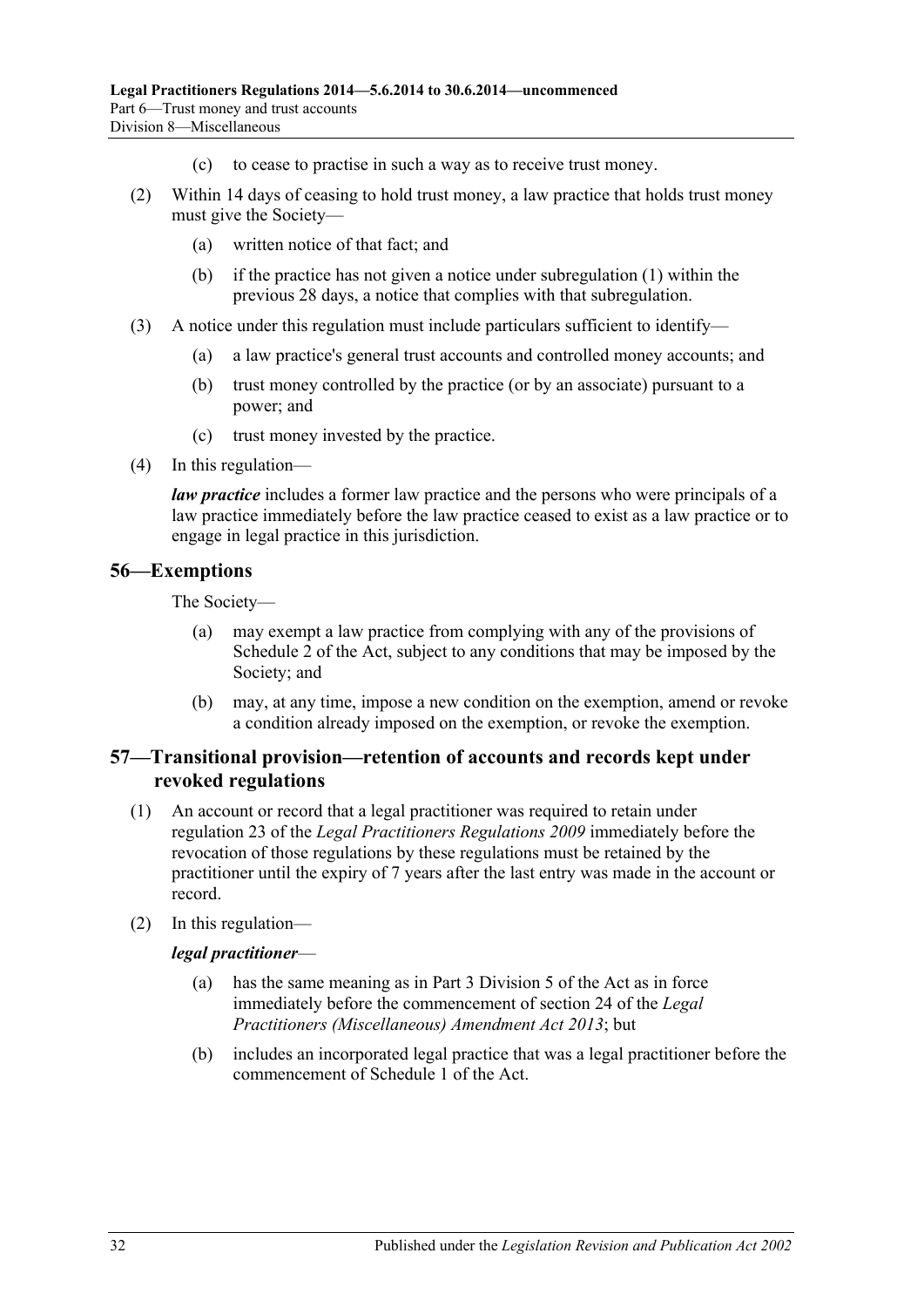## <span id="page-32-0"></span>**Part 7—Costs disclosure and assessment**

## <span id="page-32-1"></span>**58—Substantial connection with this State (Schedule 3 of Act)**

For the purposes of Schedule 3 of the Act, a matter involving a client of a law practice has a substantial connection with this State in any of the following circumstances:

- (a) the client is a natural person and is resident in this State;
- (b) the client is a body corporate and—
	- (i) the client carries on its business activities principally in this State; or
	- (ii) the legal services provided or to be provided relate principally to business activities carried on by the client in this State;
- (c) the law practice, or the associate of the practice who is principally involved in the matter, engages in legal practice principally in this State;
- (d) the legal services provided or to be provided relate to this State, including, for example, legal services provided or to be provided for or in connection with—
	- (i) the conveyance or transfer of real property located in this State; or
	- (ii) court proceedings in this State.

## <span id="page-32-2"></span>**59—Disclosure of costs to clients—form (Schedule 3 clause 10 of Act)**

- (1) The form set out in Form 1 of [Schedule](#page-35-3) 1 is prescribed for the purposes of Schedule 3 clause 10(5) of the Act in connection with the details referred to in Schedule 3 clause  $10(1)(c)(i)$  to (iii) (inclusive), (h), (i), (k) and (m) of the Act.
- (2) The Society is required to produce and maintain the fact sheet referred to in the form and make it available on the Internet.

## <span id="page-32-3"></span>**60—Exceptions to requirement for disclosure (Schedule 3 clause 13 of Act)**

For the purposes of Schedule 3 clause 13(1)(f) of the Act, disclosure under Schedule 3 clauses 10 or 11(1) of the Act is not required if the client is a corporation that has a share capital and whose shares or the majority of whose shares are held beneficially for the Commonwealth, a State or a Territory.

## <span id="page-32-4"></span>**61—Interest on unpaid legal costs (Schedule 3 clause 23 of Act)**

- (1) This regulation is made for the purposes of Schedule 3 clause 23(4) of the Act and prescribes the rate of interest in excess of which a law practice may not charge interest under Schedule 3 clause 23(4) of the Act or under a costs agreement.
- (2) The rate for the period commencing on the date of commencement of this subregulation is the rate that is equal to the Cash Rate Target as at the relevant date, increased by 2 percentage points.
- (3) In this regulation—

*Cash Rate Target* means the percentage (or maximum percentage) specified by the Reserve Bank of Australia as the Cash Rate Target;

*relevant date* means the date the bill was issued by the law practice concerned.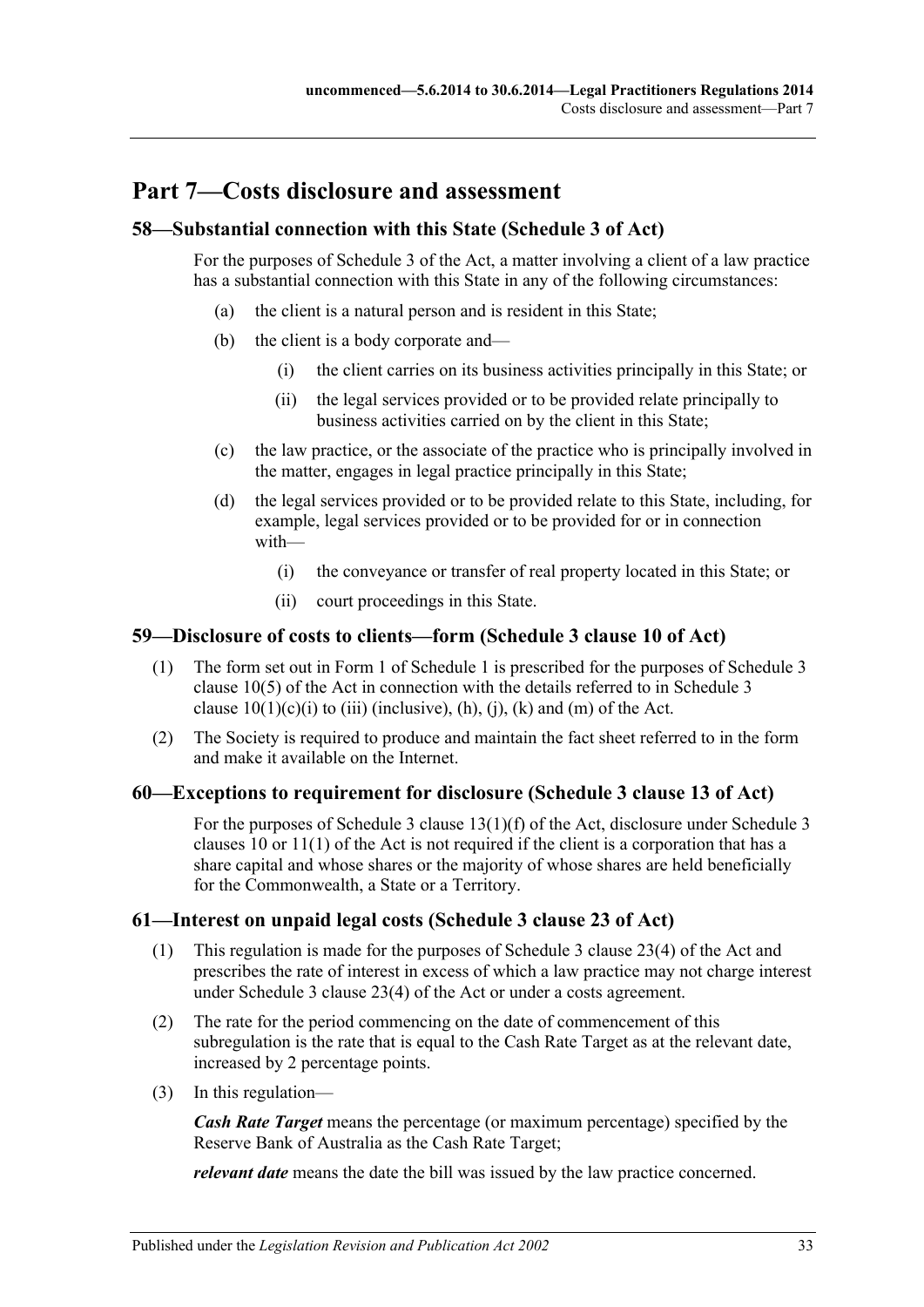#### <span id="page-33-0"></span>**62—Costs agreement with associated third party payer (Schedule 3 clause 24)**

Schedule 3 clause 25 of the Act is a prescribed provision for the purposes of Schedule 3 clause 24(6) of the Act.

## <span id="page-33-1"></span>**63—Notification of client's rights—form (Schedule 3 clause 33 of Act)**

- (1) The form set out in Form 2 of [Schedule](#page-35-3) 1 is prescribed for the purposes of Schedule 3 clause 33(3) of the Act.
- (2) The Society is required to produce and maintain the fact sheet referred to in the form and make it available on the Internet.

## <span id="page-33-2"></span>**Part 8—Miscellaneous**

#### <span id="page-33-3"></span>**64—Fees**

The fees set out in [Schedule](#page-36-0) 2 are payable as specified in that Schedule.

#### <span id="page-33-4"></span>**65—Miscellaneous prescribed matters under Act**

- (1) For the purposes of section  $17(2)$  of the Act, the prescribed fine is—
	- (a) if the applicant has practised the profession of law while not holding a practising certificate for a period not exceeding 3 months—50% of the amount fixed as the fee for the issue or renewal of a practising certificate for at least 6 months;
	- (b) in any other case—100% of the amount of that fee.
- (2) For the purposes of section  $21(3)(n)(i)(A)$  of the Act, the maximum rental is \$36 000 per annum.
- (3) For the purposes of section  $21(3)(n)(ii)(A)$  of the Act, the maximum rental is \$17 000 per annum.
- (4) For the purposes of section 53(9) and (12) and Schedule 2 clause 27(1) of the Act, the prescribed rate is 2% above the rate fixed from time to time on interest on judgment by the Supreme Court under rule 261 of the *Supreme Court Civil Rules 2006*.
- (5) For the purposes of section 60(3) of the Act, the prescribed rate is 10% per annum.
- (6) For the purposes of section  $64(2)$  of the Act, the prescribed percentage is 20%.
- (7) For the purposes of section  $95(1)(b)(i)$  of the Act, the prescribed proportion is 19%.
- (8) For the purposes of section  $95(1)(b)(ii)$  of the Act, the prescribed proportion is 78.5%.

#### <span id="page-33-5"></span>**66—Oath of public notary**

For the purposes of section 91(3) of the Act, the oath to be taken by a person admitted as a public notary under Part 7 of the Act must be in the following form:

"I .................................... do swear that I will not make or attest any act, contract or instrument in which I know there is violence or fraud; and in all things I will act uprightly and justly in the business of a public notary according to the best of my skill and ability. So help me God."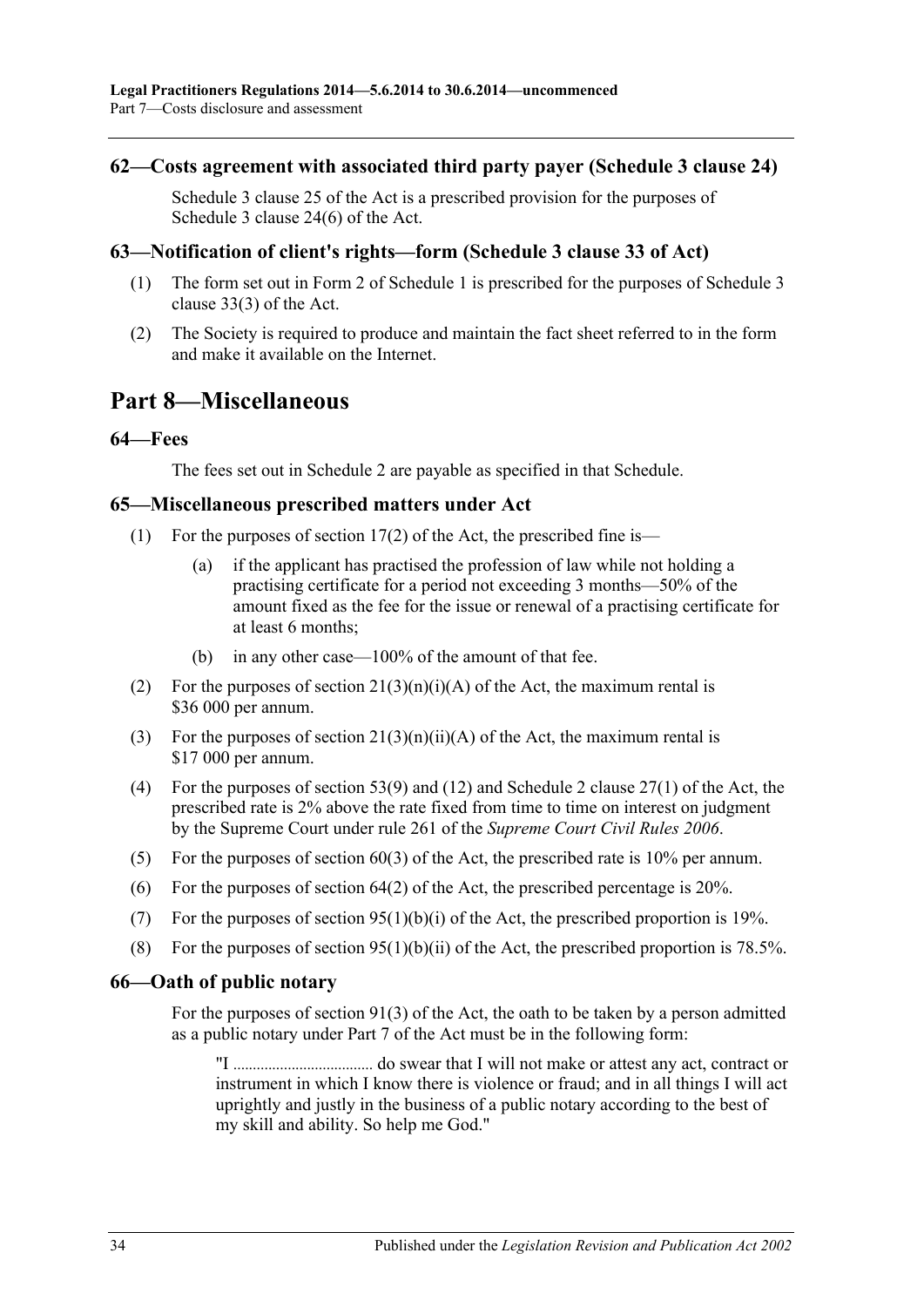## <span id="page-34-3"></span><span id="page-34-0"></span>**67—Obligation to provide information to Supreme Court**

- (1) A practitioner or other person must, if so required by the Supreme Court, furnish to the Court any evidence, record or information reasonably required by the Court for the purpose of determining an application or exercising a discretion under the Act or these regulations.
- (2) If the Supreme Court has, by rules of court, assigned a function or power conferred or vested on it under Part 3 of the Act to a person or body other than a judge of the Court, a person affected by a decision of the assignee, or the failure of the assignee to make a decision, may appeal to the Supreme Court.
- (3) An appeal under this regulation is by way of a fresh hearing.

**Note—**

The power of the Supreme Court unde[r subregulation](#page-34-3) (1) is assigned by the Court, by rules of court, to the Law Society (see section 52A of the Act and the *Supreme Court Admission Rules 1999*).

## <span id="page-34-1"></span>**68—Offences**

 $If$ <sub> $\equiv$ </sub>

- (a) a person contravenes, or fails to comply with, a provision of these regulations; and
- (b) no penalty in the Act applies in relation to the contravention or failure,

the person is guilty of an offence against these regulations.

Maximum penalty: \$10 000.

#### <span id="page-34-2"></span>**69—General defence**

It is a defence to a charge of an offence under these regulations if the defendant proves that the alleged offence—

- (a) was due to a reasonable mistake; or
- (b) was due to reasonable reliance on information supplied by another person; or
- $\text{(c)}$  that—
	- (i) the alleged offence was due to the act or default of another person, to an accident or to some other cause beyond the control of the defendant; and
	- (ii) the defendant took reasonable precautions and exercised due diligence to avoid the contravention.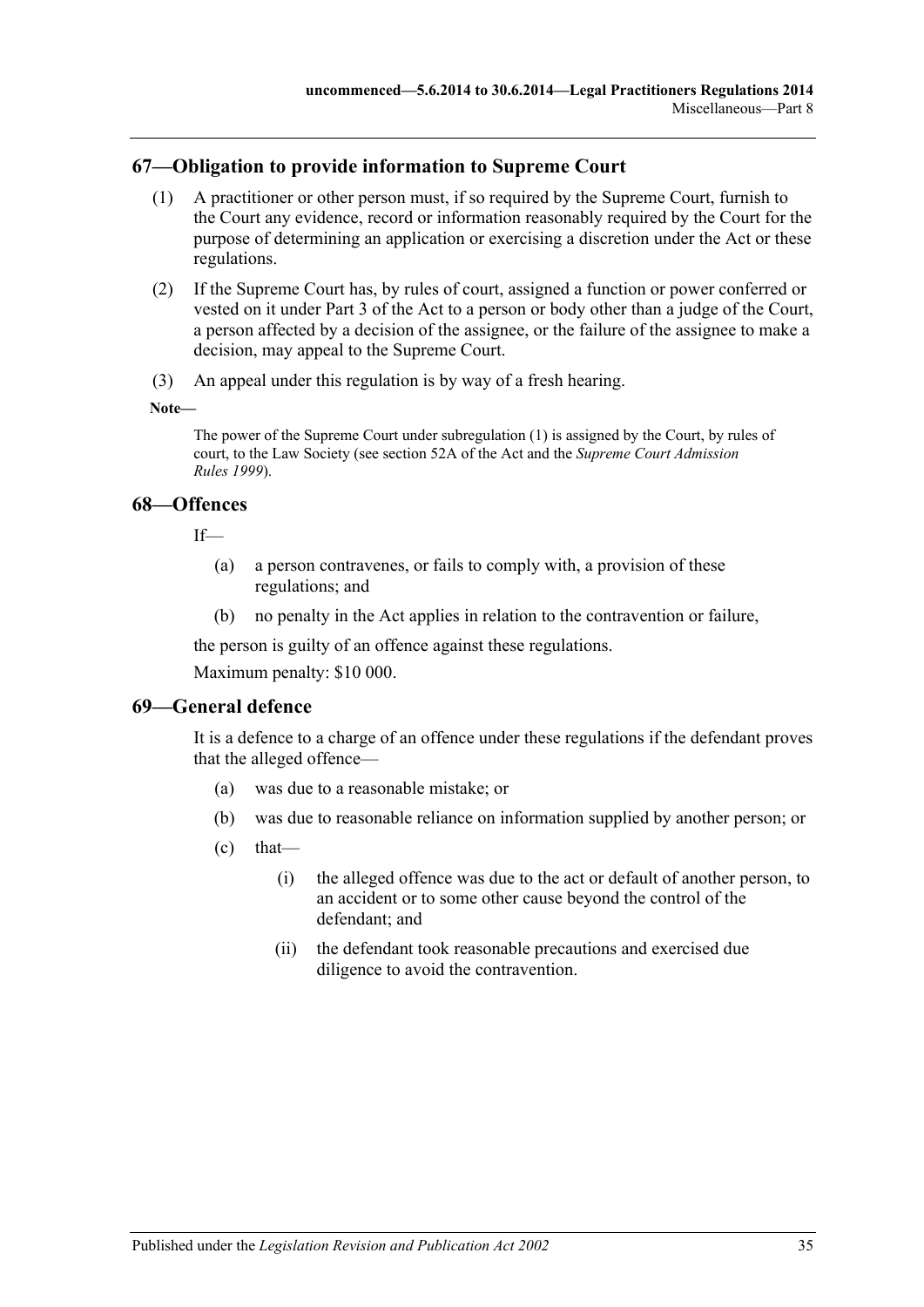# <span id="page-35-0"></span>**Part 9—Transitional provisions—***Legal Practitioners (Miscellaneous) Amendment Act 2013*

## <span id="page-35-1"></span>**70—Operation of amendment (requirement of incorporated legal practice to give notice)**

Schedule 1 clause 6 of the Act (as inserted by the *[Legal Practitioners \(Miscellaneous\)](http://www.legislation.sa.gov.au/index.aspx?action=legref&type=act&legtitle=Legal%20Practitioners%20(Miscellaneous)%20Amendment%20Act%202013)  [Amendment Act](http://www.legislation.sa.gov.au/index.aspx?action=legref&type=act&legtitle=Legal%20Practitioners%20(Miscellaneous)%20Amendment%20Act%202013) 2013*) does not apply to an incorporated legal practice, or to a director, officer, employee or agent of an incorporated legal practice, if Schedule 1 clause 5 of the Act applies to the practice.

## <span id="page-35-4"></span><span id="page-35-2"></span>**71—Reporting obligations for 2013/2014 financial year**

- (1) For the purposes of section 90A of the Act (as amended by the *[Legal Practitioners](http://www.legislation.sa.gov.au/index.aspx?action=legref&type=act&legtitle=Legal%20Practitioners%20(Miscellaneous)%20Amendment%20Act%202013)  [\(Miscellaneous\) Amendment Act](http://www.legislation.sa.gov.au/index.aspx?action=legref&type=act&legtitle=Legal%20Practitioners%20(Miscellaneous)%20Amendment%20Act%202013) 2013*), the Commissioner's report to the Attorney-General and the Chief Justice in respect of the 2013/2014 financial year is—
	- (a) to report on the proceedings of the Legal Practitioners Conduct Board (the *Board*) for that financial year; and
	- (b) to be in the same form, and deal with the same matters, as the report on the proceedings of the Board for the 2012/2013 financial year presented by the Board to the Attorney-General and the Chief Justice in accordance with that section.
- (2) Presentation to the Attorney-General of a report prepared under [subregulation](#page-35-4) (1) will be taken to have satisfied the Commissioner's obligation to present a report to the Minister under section 12 of the *[Public Sector Act](http://www.legislation.sa.gov.au/index.aspx?action=legref&type=act&legtitle=Public%20Sector%20Act%202009) 2009* in respect of the 2013/2014 financial year.

## <span id="page-35-3"></span>**Schedule 1—Forms**

## **Form 1—Disclosure of costs to clients [\(regulation](#page-32-2) 59)**

#### **Legal costs—your right to know**

You have the right to—

- negotiate a costs agreement with us
- receive a bill of costs from us
- request an itemised bill of costs after you receive a lump sum bill from us
- request written reports about the progress of your matter and the costs incurred in your matter
- apply for costs to be adjudicated within 6 months if you are unhappy with our costs
- apply for the costs agreement to be set aside
- make a complaint to the Legal Profession Conduct Commissioner (if you believe there has been overcharging)
- accept or reject any offer we make for an interstate costs law to apply to your matter
- notify us that you require an interstate costs law to apply to your matter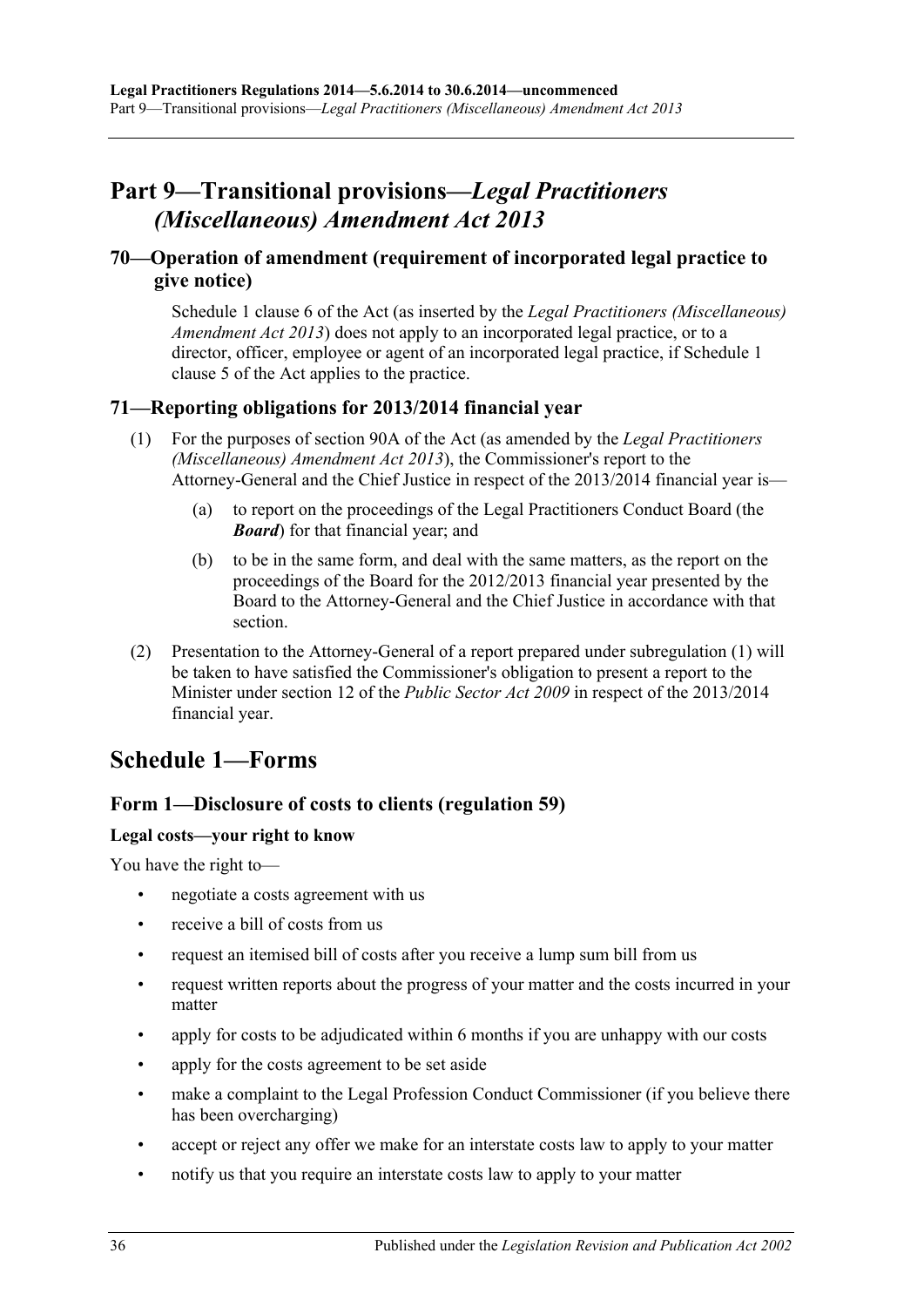For more information about your rights, please read the fact sheet titled *Legal Costs—your right to know*. You can ask us for a copy, or obtain it from the Law Society of South Australia (or download it from their website).

## **Form 2—Notification of client's rights [\(regulation](#page-33-1) 63)**

#### **Your rights in relation to legal costs**

The following avenues are available to you if you are not happy with this bill:

- requesting an itemised bill
- discussing your concerns with us
- having our costs adjudicated
- applying to set aside our costs agreement
- making a complaint to the Legal Profession Conduct Commissioner (if you believe there has been overcharging)

There may be other avenues available in your State or Territory (such as mediation).

For more information about your rights, please read the fact sheet titled *Your right to challenge legal costs*. You can ask us for a copy, or obtain it from the Law Society of South Australia (or download it from their website).

# <span id="page-36-0"></span>**Schedule 2—Fees**

| $\mathbf{1}$ | For the issue or renewal of a practising certificate—                      |                          |  |
|--------------|----------------------------------------------------------------------------|--------------------------|--|
|              | for more than 6 months<br>(a)                                              | \$394 fee<br>$$178$ levy |  |
|              | for 6 months or less<br>(b)                                                | $$231$ fee<br>$$89$ levy |  |
| 2            | Fee to accompany written notice provided under section 23D of the Act      |                          |  |
| 3            | \$30<br>Fee to accompany written notice provided under Schedule 1 clause 4 |                          |  |
| 4            | \$30<br>Fee to accompany written notice provided under Schedule 1 clause 5 |                          |  |

# <span id="page-36-1"></span>**Schedule 3—Revocation of** *Legal Practitioners Regulations 2009*

The *[Legal Practitioners Regulations](http://www.legislation.sa.gov.au/index.aspx?action=legref&type=subordleg&legtitle=Legal%20Practitioners%20Regulations%202009) 2009* are revoked.